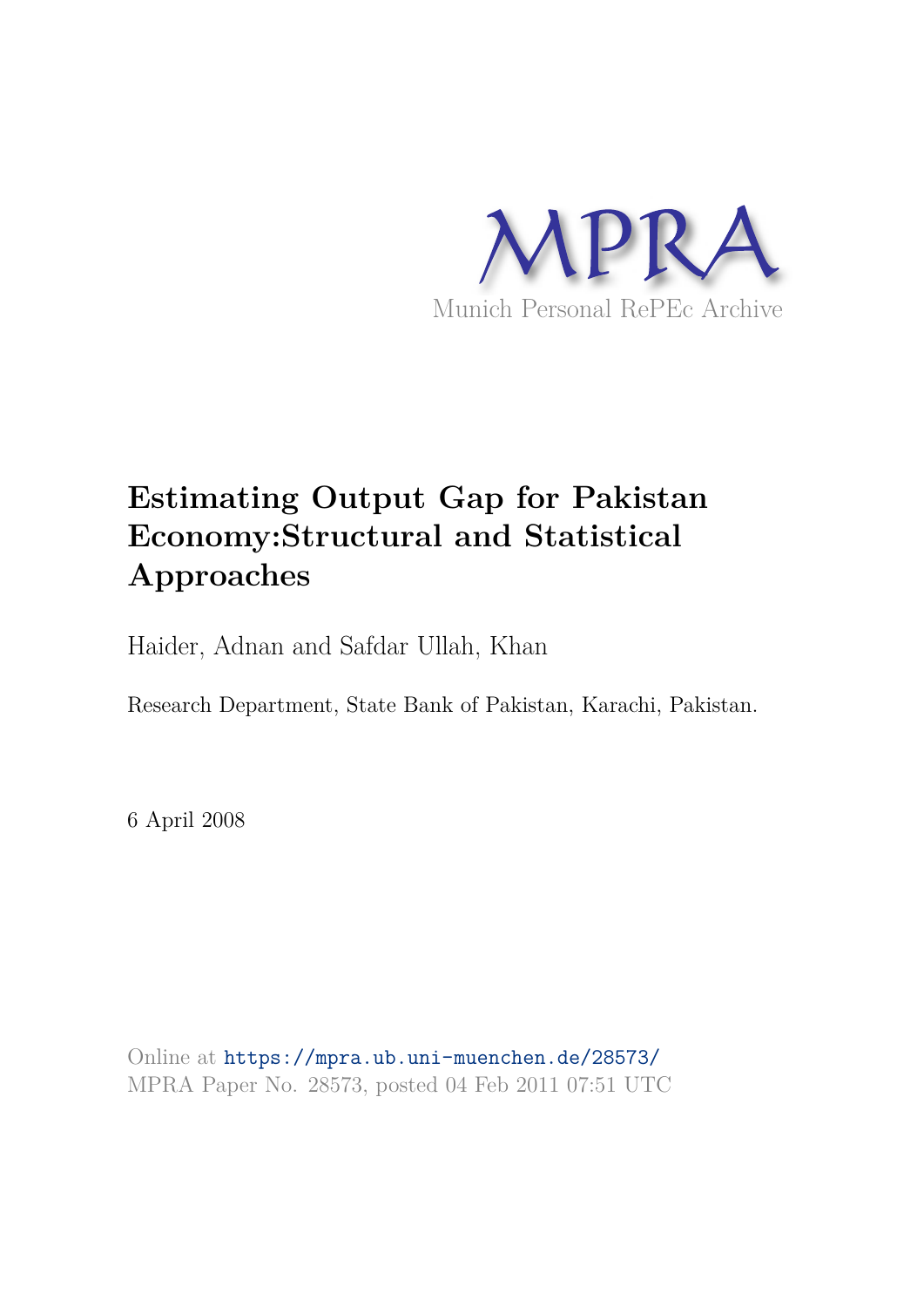

## **SBP Working Paper Series**

No. 24 June, 2008

Estimating Output Gap for Pakistan Economy: Structural and Statistical Approaches

> S. Adnan H. A. S. Bukhari Safdar Ullah Khan

**STATE BANK OF PAKISTAN**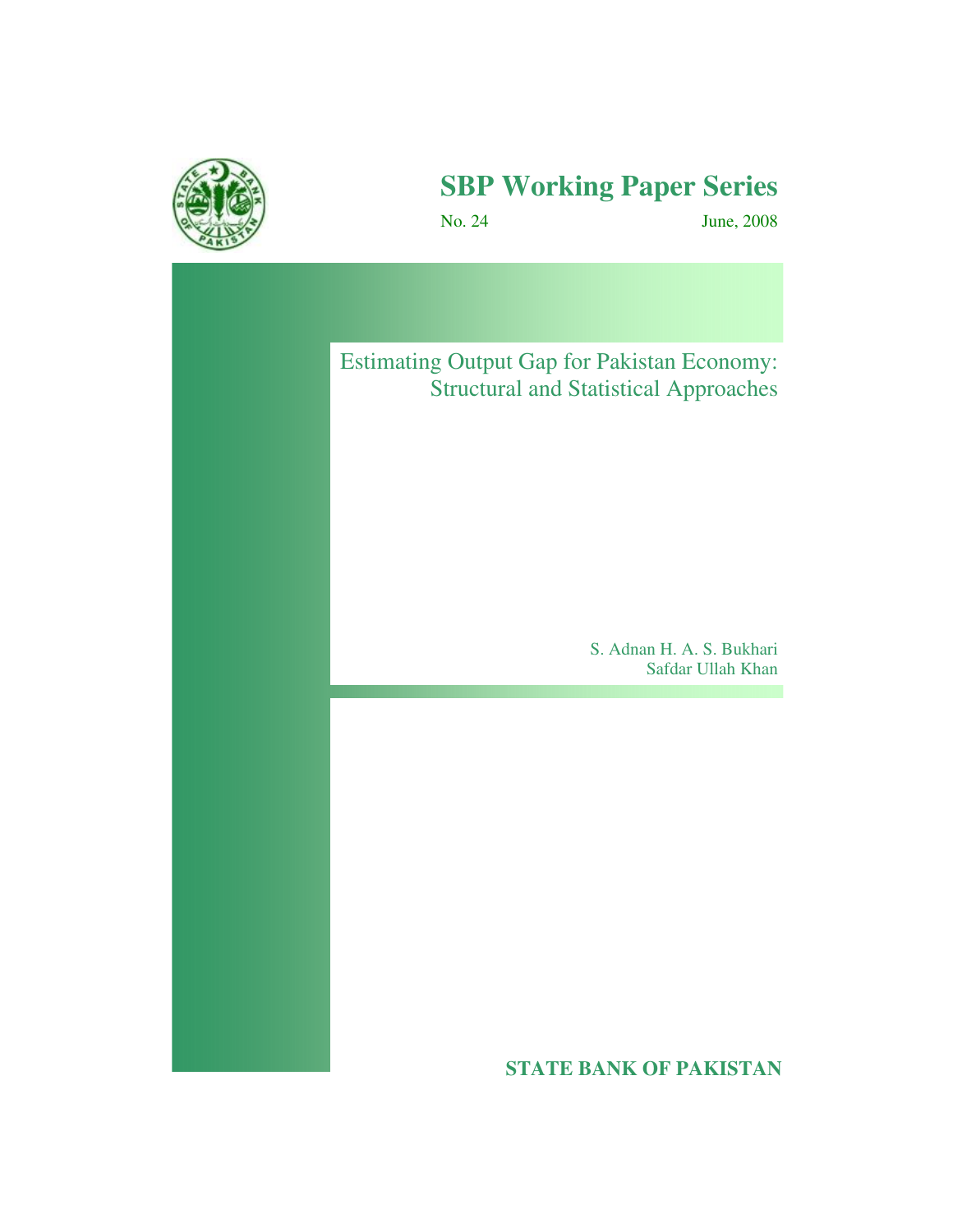## **SBP Working Paper Series**

Editor: Riaz Riazuddin

The objective of the SBP Working Paper Series is to stimulate and generate discussions, on different aspects of macroeconomic issues, among the staff members of the State Bank of Pakistan. Papers published in this series are subject to intense internal review process. The views expressed in the paper are those of the author(s) and do not necessarily reflect those of the State Bank of Pakistan.

© State Bank of Pakistan All rights reserved.

Price per Working Paper

| Pakistan: | Rs 50 (inclusive of postage)   |
|-----------|--------------------------------|
| Foreign:  | US\$ 20 (inclusive of postage) |

Purchase orders, accompanied with cheques/drafts drawn in favor of State Bank of Pakistan, should be sent to:

> Chief Spokesperson Corporate Services Department, State Bank of Pakistan, I.I. Chundrigar Road, P.O. Box No. 4456, Karachi 74000. Pakistan

For all other correspondence:

Editor, SBP Working Paper Series Research Department, State Bank of Pakistan, I.I. Chundrigar Road, P.O. Box No. 4456, Karachi 74000. Pakistan

Published by: Editor, SBP Working Paper Series, State Bank of Pakistan, I.I. Chundrigar Road, Karachi, Pakistan.

ISSN 1997-3802 (Print) ISSN 1997-3810 (Online)

http://www.sbp.org.pk

Printed at the SBPBSC (Bank) – Printing Press, Karachi, Pakistan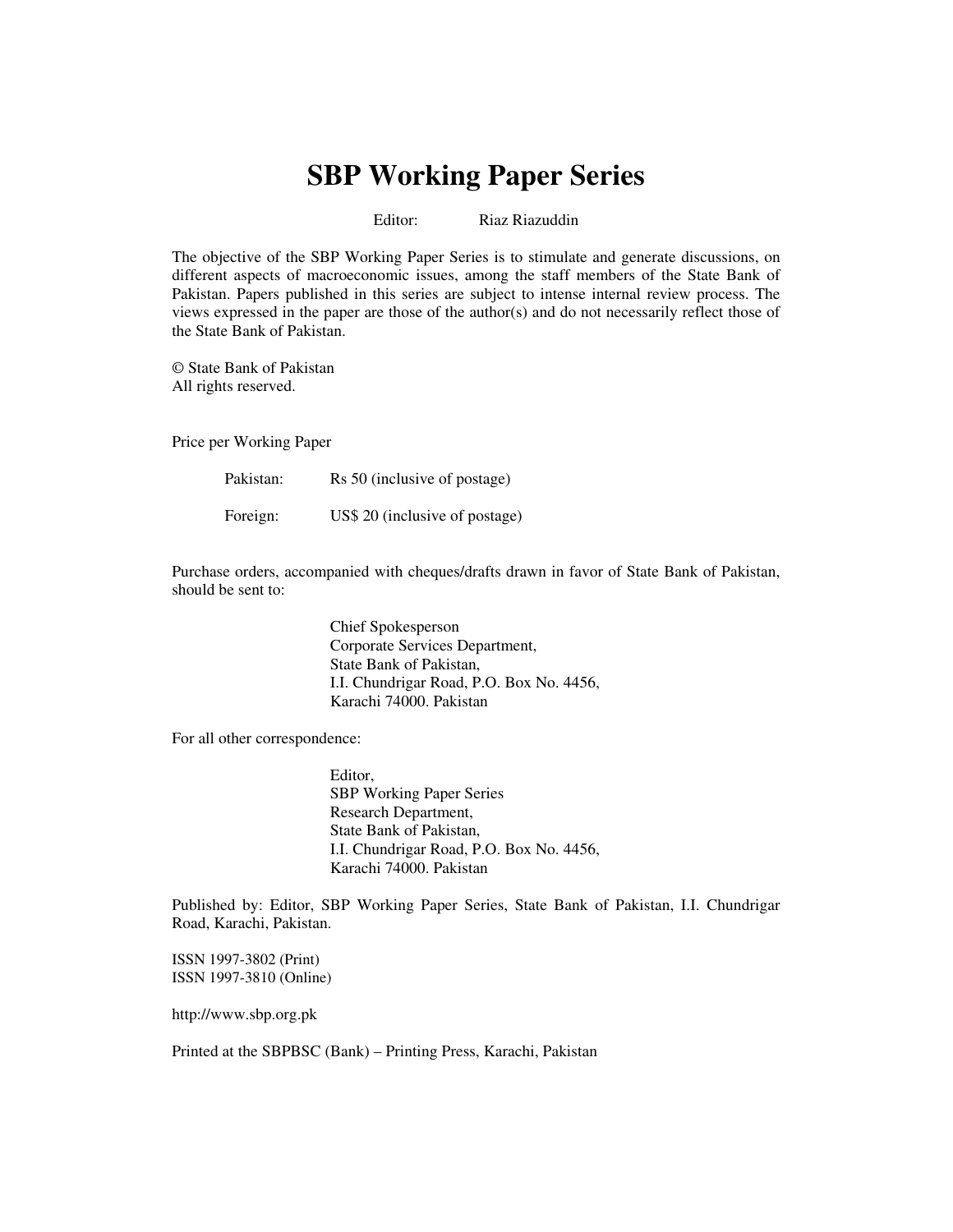## **Estimating Output Gap for Pakistan Economy: Structural and Statistical Approaches**

**S. Adnan H. A. S. Bukhari** Analyst Monetary Policy Department adnan.haider@sbp.org.pk

**Safdar Ullah Khan** Analyst Research Department safdar.khan@sbp.org.pk

### **Acknowledgment**

The authors are grateful to Omar Farooq Saqib and Riaz Riazuddin for their suggestions. They are also thankful to Muhammad Farooq Arby and all the seminar participants of SBP's working paper series forum. Views expressed here are those of the authors and not necessarily of the State Bank of Pakistan.

**Contact for correspondence:**

**Safdar Ullah Khan** Research Department State Bank of Pakistan I. I. Chundrigar Road, Karachi-74000, Pakistan safdar.khan@sbp.org.pk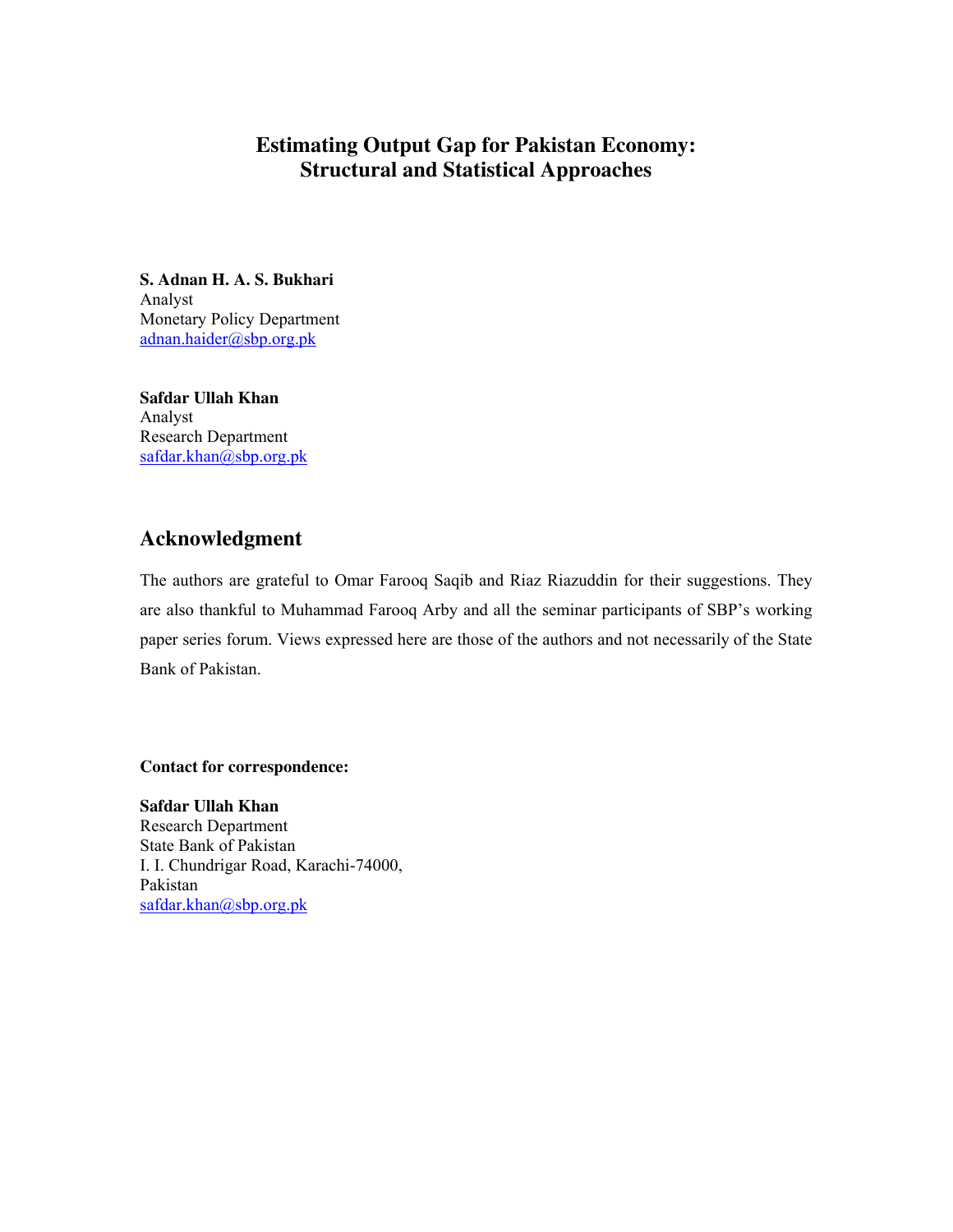#### **Abstract**

The objective of this study is to estimate potential output *vis-à-vis* output gap for Pakistan's economy. This paper reviews six commonly used techniques to estimate potential output and from that the output gap. The results suggest that while measures of output gap are not identical they nonetheless do show some degree of association among each other. Therefore, a composite output gap is calculated for 1950 to 2007. The composite output gap depicts that Pakistan economy has been observing a cyclical episode of periods of excess supply followed by excess demand in the period of analysis. Furthermore, evidence suggests that Pakistan economy is currently experiencing rising demand pressures since FY05. These demand pressures show a high degree of correlation with the rising inflation as shown in the temporal correlation between inflation and composite of output gap measures.

**JEL Classification:** C22, C53, E37

**Keywords:** gross domestic product, potential output, output gap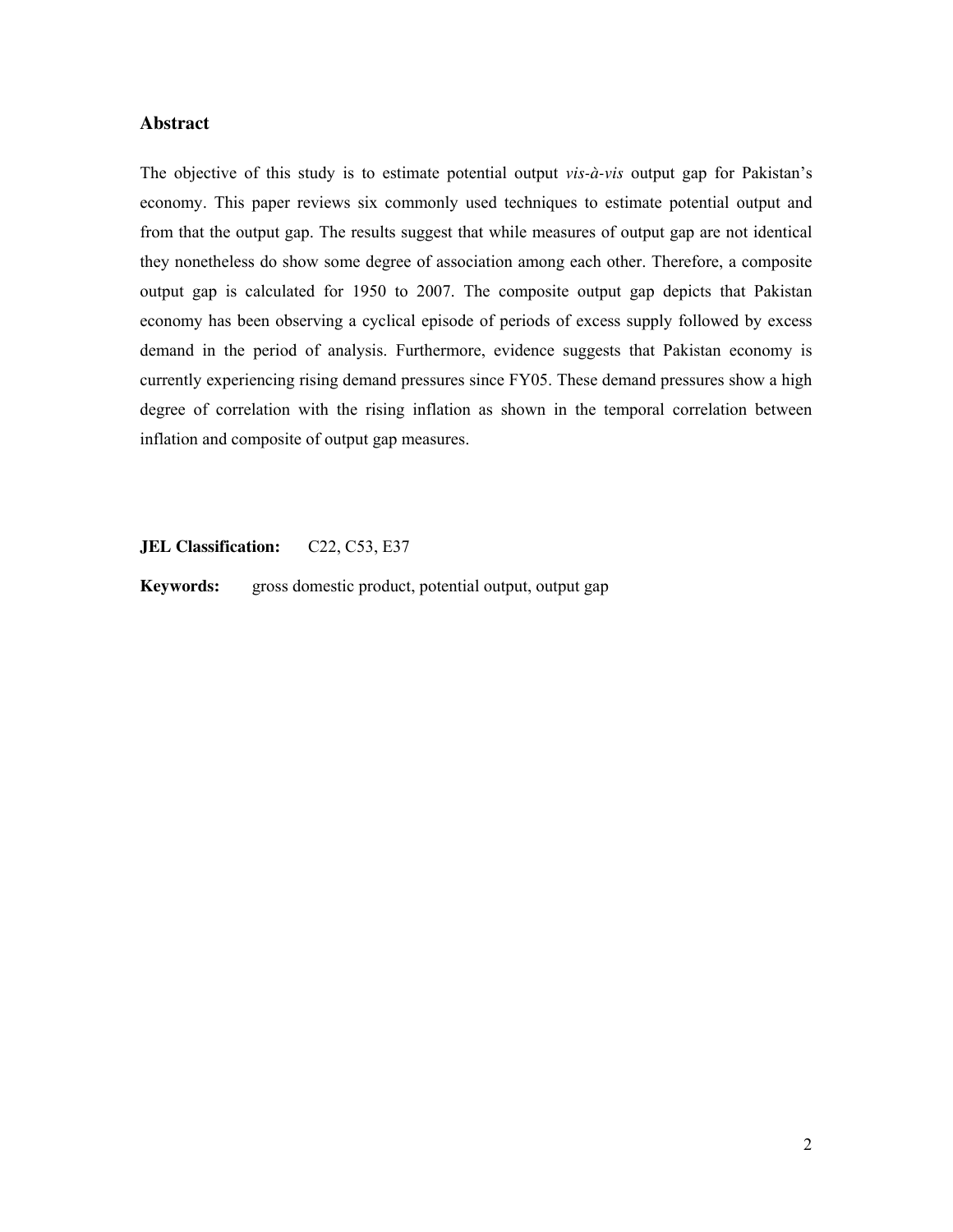#### **1. Introduction**

Assessing macroeconomic policies and identifying a sustainable non-inflationary growth remains one of the prime objectives of policy makers. Output  $gap<sup>1</sup>$  shows transitory movements from the potential output. The estimates of output gap provide key information to judge inflationary or contractionary pressures and the cyclical position of the economy. If the actual output is greater than the potential output it reflects that an economy is experiencing demand pressures. This situation is often considered as a source of inflationary pressures and requires a reduction in aggregate demand linked with reduced government spending or tightening of monetary policy. The reverse, which indicates excess capacity, may require easing of monetary conditions or other policies to stimulate demand. Thus the estimation of potential output *vis-à-vis* output gap is an important subject for policy makers.

The idea of "potential output" is not new, but not as well-structured in the literature as one may guess. In this backdrop, therefore should the concept of "potential" refer to the maximum achievable level of production as has been echoed in the past, or should it refer to a sustainable level of production in the sense that production can continue at this level without major constraints? The literature reveals that the potential output is the maximum possible output to the current observed one.<sup>2</sup> Broadly, the literature makes two distinctions on the definition of potential output [Scacciavillani and Swagel (1999, pp. 5–6)].

*"In the first, more along the Keynesian tradition, the business cycle results primarily from movements in aggregate demand in relation to a slow moving level of aggregate supply. In business cycle downswings, there exist factors of production that are not fully employed…. A measure of potential output is thus crucial for the setting of demand management policy*––*both monetary and fiscal*––*and represents a principal guide for economic policy*…. *In the second approach*––*more along the neoclassical tradition*–– *potential output is driven by exogenous productivity shocks to aggregate supply that determine both the long run growth trend and, to a large extent, short term fluctuations in output over the business cycle.… potential output in the neoclassical framework is synonymous with the trend growth rate of actual output. The key measurement problem is thus to distinguish between permanent movements in potential output and transitory movements around potential."* 

-

<sup>1</sup> In general, output gap represents the difference between the actual and the potential output or the transitory movements from the potential output, measured as a share of potential output.

 $2$  Laxton and Tetlow  $(1992)$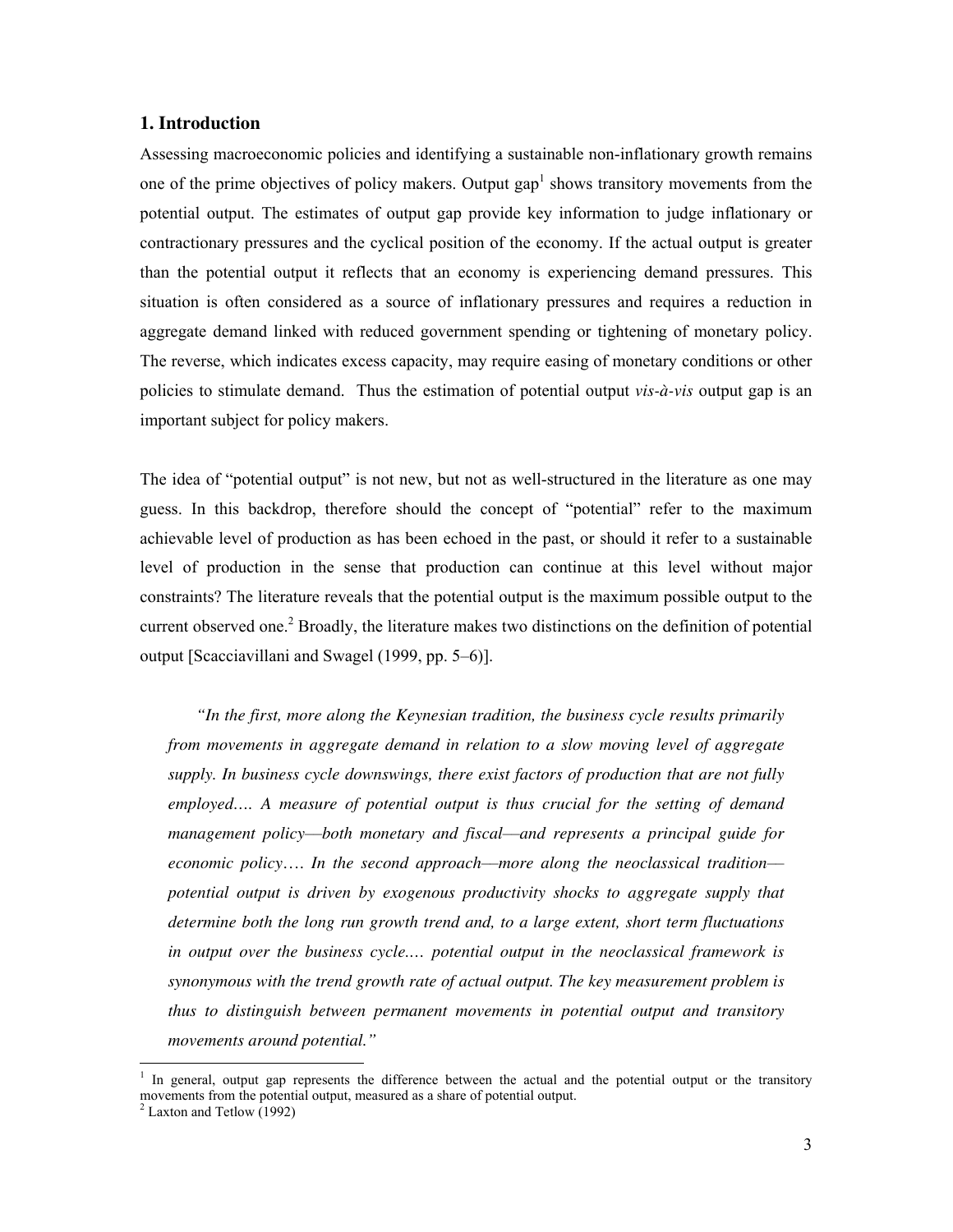In the literature, measuring potential output and output gap is frequently connected with business cycle decomposition methods. These methods allow separating the permanent component or trend of a series from its cyclical or transitory component.<sup>3</sup> Therefore, potential output is the trend or permanent component while output gap is the transitory or cyclical component. Pagan (2003) however, points towards this practice as unrepresentative of business cycle. Infact, the potential output and output gap are never directly observable. They must be derived from some set of observable variables or determinants. Therefore, various techniques have been developed to measure potential output and output gap.<sup>4</sup> Many researchers, however, have shown little confidence over these series after observing from different methods of estimations. This is manifested in many empirical studies showing that different methodologies and assumptions for estimating a country's potential output and output gap may produce different results.<sup>5</sup> In connection with the propositions above and for policy making estimating potential output vis-àvis output gap with some degree of precision is nonetheless desirable.

For Pakistan no previous study has attempted to estimate its potential output and output gap. Hence, this study attempts to measure Pakistan's potential output and output gap by applying six various methods. These are Linear trend, Hodrick-Prescott (HP filter) method, Band-Pass (BP) of Baxter-King method, Structural Vector Autoregressive (SVAR) method, Production Function (PF) method, and the Unobserved Component (KALMAN filter) method. The results derived from a sample of 1950 to 2007 suggest that though the measures of Pakistan's output gap are not close to each other yet they exhibit some degree of association. Therefore on the basis of these results, we calculate a benchmark output gap for the identification of demand/supply pressures in Pakistan economy. This estimate depicts that Pakistan economy has been observing varying episodes of excess supply and demand pressures from 1950 to 2007. The estimate also suggests that the economy is experiencing rising demand pressures since 2005.

We proceed as follow. Section 2 reviews the empirical studies. Methods of estimations and their limitations are discussed in Section 3. Empirical findings are presented and discussed in Section 4. Section 5 carries the concluding remarks.

<sup>&</sup>lt;sup>3</sup> See, for example, Beveridge and Nelson (1981), Blanchard and Quah (1989), King et al. (1991), Hodrick and Prescott (1997), and Evans and Reichlin (1994).

<sup>4</sup> See, for example, Laxton and Tetlow (1992) for a historical account.

<sup>&</sup>lt;sup>5</sup> See for discussion, de Brouwer (1998), Dupasquier, Guay, and St-Amant (1999), Scacciavillani and Swagel (1999), Conway and Hunt (1997), Cerra and Saxena (2000), Butler (1996), Laxton and Tetlow (1992), Nelson and Plosser (1982), and Watson (1986).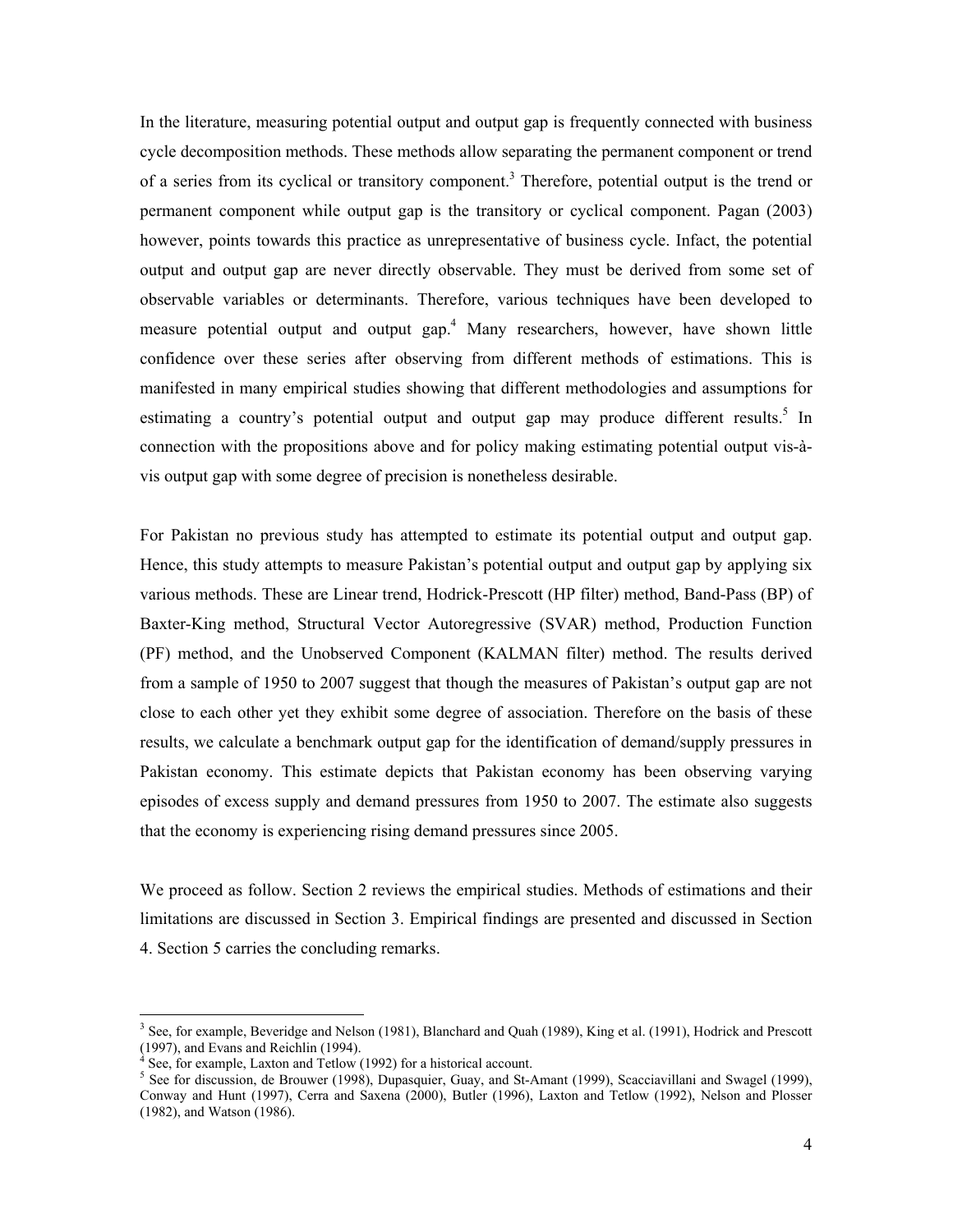#### **2. Empirical Literature**

The potential output and output gap generated from different techniques, does not distinguish clearly into the intellectual frameworks of Keynesian and neoclassical traditions. Consequently, a wide variety of measures has been taken into account. These may be classified into the economic (production function) and the statistical (time series) approaches.

The economic approach is essentially referred to the use of a production function to determine potential output and output gap.<sup>6</sup> Moreover, this approach may be utilized including relatively simple Cobb-Douglas function [Scacciavillani and Swagel (1999)] to a detailed simultaneous equation model [Adams and Coe (1990)]. On the other side, the statistical or time-series approaches may be used to generate potential output and output gap by applying the univariate and multivariate techniques.

The most frequently used univariate technique is the HP filter. Similar to the other univariate methods, the HP filter utilizes information appeared only in the actual output series to derive the potential output series. Other univariate techniques for example may include the Beveridge-Nelson (1981) method, the Band-Pass filter proposed by Baxter and King (1995), and the socalled "wavelet filters" [Scacciavillani and Swagel (1999)].

Dupasquier et al. (1997) describe that these univariate techniques, however, have been put to criticism and questioned for their ability to appropriately distinguish between the underlying permanent and transitory components of the time series considered. In response to such like limitations of univariate techniques, a variety of multivariate methods have been proposed. For example, the multivariate extensions of the Beveridge-Nelson method (MBN), unobservedcomponents model, the multivariate (MV) model and the extended multivariate filter (EMV) are main developments in this regard. $<sup>7</sup>$ </sup>

Therefore, we have selected a wide variety of empirical literature as a review for this study. It includes empirical evidence mostly available (such as case studies analyses) for different countries. For this purpose the literature is distinguished and presented in Table 1.

<sup>&</sup>lt;sup>6</sup> This approach has widely been used; including by institutions such as the IMF [Artus (1977) and De Masi (1997)] and <sup>6</sup> the OECD [Giorno et al. (1995)].

<sup>7</sup> The discussion may be seen in Evans and Reichlin (1994), Watson (1986), Laxton and Tetlow (1992), and Butler (1996).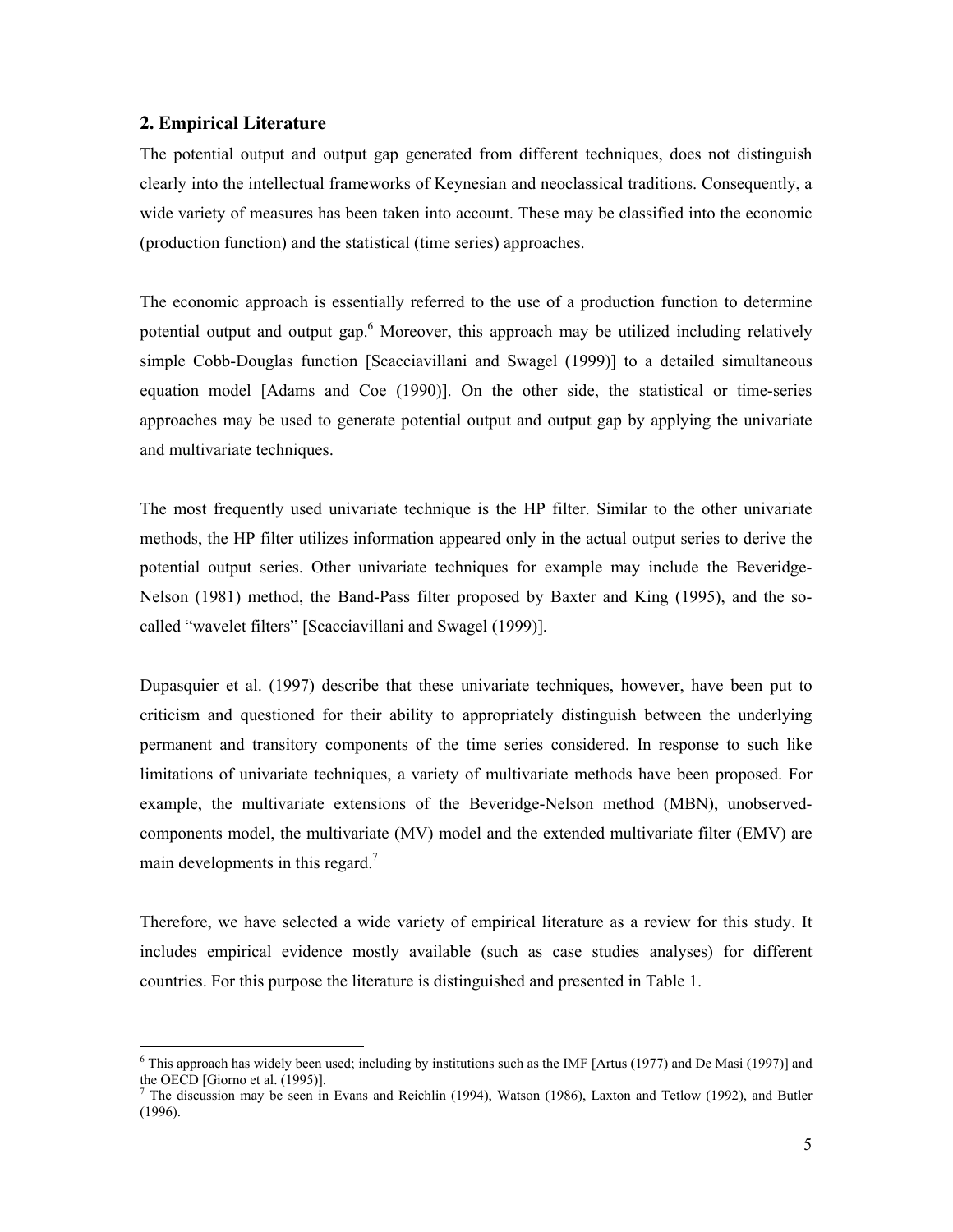A number of researchers in recent years have made use of multivariate, structural vector autoregressive models along with other production function models to determine potential output and output gaps. These studies may differ in specification of the techniques, in terms of data frequency selection or some other dimensions considering their results. It is also observed that the empirical literature could not build a common opinion on any of the single measure of potential output and output gap for respective economies. It is because the results deduced from different measures have seldom shown similarities in the estimates. It is also observed from the empirical literature that some of the studies have just estimated the potential output by using any of the single technique but improving that technique by different methods.

For example, Filho and da Silva (2002) estimated output gap by using the extended production function approach for Brazil economy and presented the straight analysis of demand/supply pressures during 1980-2000. Similarly, the aggregate production function has been estimated by several studies [Gounder and Morling (2000), CBO (1995), Gosselin and Lalonde (2002), Bank of Japan (2003), Gradzewicz and Kolasa (2005), among many others].

 Moreover, the statistical methods have also been used equally to gauge the potential output. HP filters and simple time trend methods are frequently used in studies along with other structural methods. For example, SVAR has been used by Gounder and Morling (2000), Dupasquier et al. (1999) with long-run restrictions, Gosselin and Lalonde (2002), Rennison (2003), and Menashe and Yakhin (2004) and many other studies. State-space models and the unobserved Component method are alternative names of the same method of Kalman filtering and have been used in the estimates of potential output [Gradzewicz and Kolasa (2003), Kichian (1999)]. Scacciavillani and Swagel (1999) have also used wavelets filters to estimate the potential output for Israel economy. The wavelet filters are considered some kind of flexible method of estimation and it combines the linear time trend method with the HP filter method.

Despite these controversies, output gap is considered as a best manifestation to measure the supply/demand pressures in the overall economic analysis from a policy judgment point of view. Therefore, one point agenda that emerges clearly from this discussion is that the conventional methods should be improved to make them flexible in terms of capturing more information to estimate potential output and the output gap. Furthermore, the methods that have been commonly used are linear time trends, Hodrick-Prescott filters, Band-Pass filter method, Production Function, the Structural Vector Autoregressive method, and Unobserved Component methods.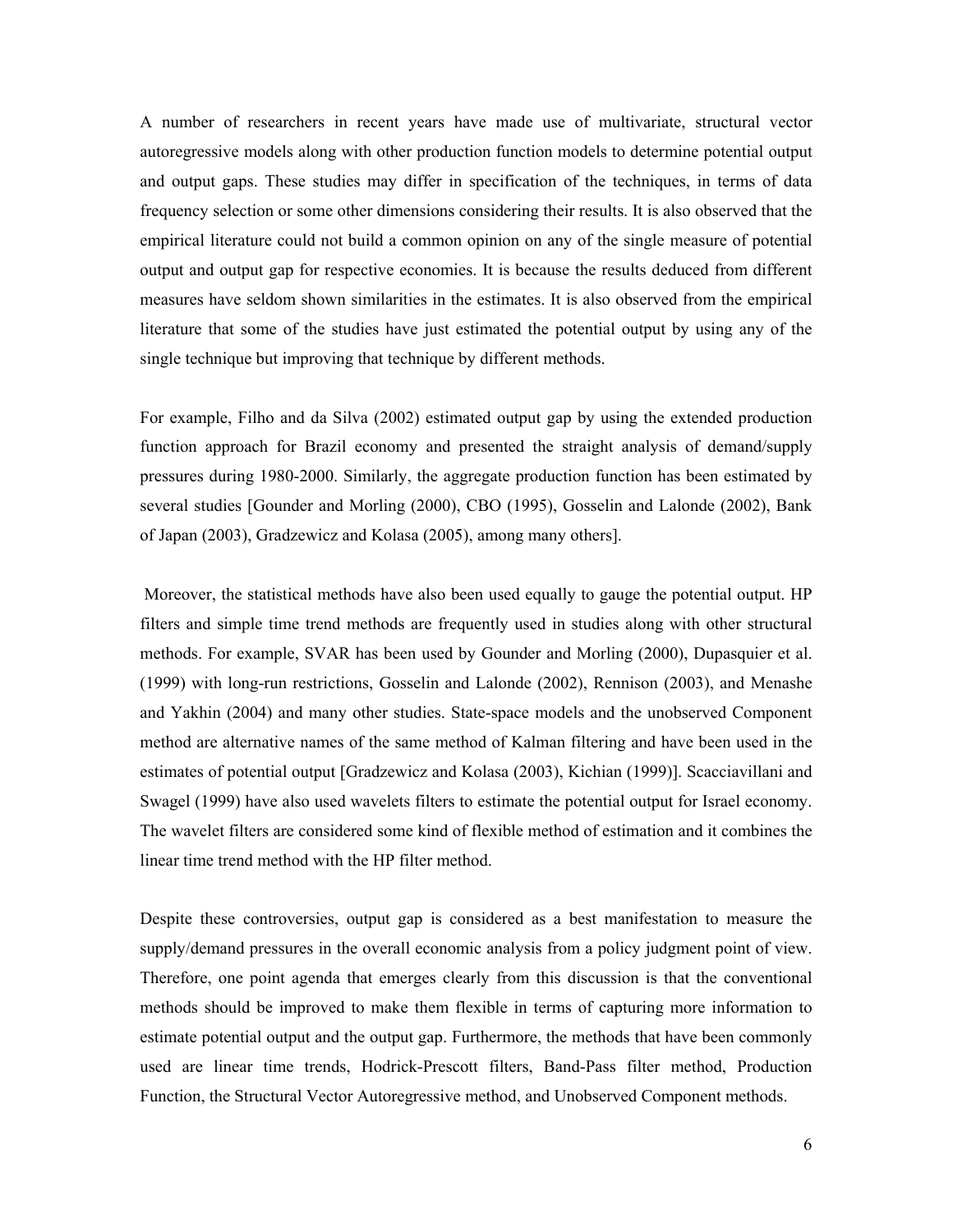#### **Table 1: Empirical Literature Review**

| <b>Authors</b>                  | <b>Empirical Approach</b>                                                                                                                                                                                                                                                        | <b>Variables</b>                                                                                                                                                                                                                                                                                                                                                                                                                 | Data                     | <b>Findings</b>                                                                                                                                                                                                                                                                                                                                                                                                                                                                                                                                                     |
|---------------------------------|----------------------------------------------------------------------------------------------------------------------------------------------------------------------------------------------------------------------------------------------------------------------------------|----------------------------------------------------------------------------------------------------------------------------------------------------------------------------------------------------------------------------------------------------------------------------------------------------------------------------------------------------------------------------------------------------------------------------------|--------------------------|---------------------------------------------------------------------------------------------------------------------------------------------------------------------------------------------------------------------------------------------------------------------------------------------------------------------------------------------------------------------------------------------------------------------------------------------------------------------------------------------------------------------------------------------------------------------|
| Bjørnland et al.<br>(2005)      | Hodrick-Prescott filter (HP), Band-pass<br>filter (BP), Univariate "unobserved<br>component" methods (UC) and<br>Production function method (PF),<br>Multivariate unobserved component<br>method (MVUC), and SVAR model.                                                         | GDP, domestic inflation and<br>unemployment, potential levels of<br>work hours, total factor<br>productivity, capital,<br>unemployment gap                                                                                                                                                                                                                                                                                       | Norway (1982-<br>2004)   | The different methods show a consistent pattern for the output gap, but there are also<br>important differences. Assessments of the output gap must therefore also be based on<br>professional judgment and supplementary indicators.                                                                                                                                                                                                                                                                                                                               |
| Njuguna et al.<br>(2005)        | Hodrick-Prescott filter and the<br>unobserved components methods, linear<br>method, structural vector autoregression<br>(VAR) method and production function<br>method.                                                                                                          | GDP, private consumption, time<br>trend, labor employed, capital<br>stock                                                                                                                                                                                                                                                                                                                                                        | Kenya<br>$(1972 - 2001)$ | The estimation results for the values of potential output level and its growth, and the<br>output gap vary from method to method, however results from most methods seem to<br>be consistent with one another, which means that a consensus may be built on how<br>the Kenyan economy has been performing in terms of its potential capacity and<br>growth.                                                                                                                                                                                                         |
| Cayen and Norden<br>(2005)      | The univariate and multivariates methods<br>including Deterministic Trends,<br>Mechanical Filters, the Beveridge-Nelson<br>Decomposition, Unobserved Component<br>Models, Unobserved Component Models<br>with a Phillips Curve and the Structural<br>VAR Approach.               | Real GDP, consumer price index<br>and interest rate                                                                                                                                                                                                                                                                                                                                                                              | Canada (1972-<br>2003)   | This study has assembled and analyzed a new database of real-time estimates of<br>Canadian output. Results from a variety of measures and a broad range of output gap<br>estimates suggest that measurement error in Canadian data may be more severe than<br>previously thought. Further analysis of output gap forecasts and of model risk is not<br>conclusive and results vary considerably from model to model.                                                                                                                                                |
| Barbosa-Filho<br>(2005)         | It presents the basic definitions used in<br>growth accounting and the methods used<br>for measuring labor, capital and the<br>output gap. Then it merges theory and<br>econometrics in a comparative analysis of<br>recent estimates of the potential growth<br>rate of Brazil. | GDP(gross and net), intermediate<br>consumption, labor estimates and<br>labor productivity estimates,<br>capital and capital productivity<br>estimates, unemployment, inflation<br>rate, interest rate, capacity<br>utilization, total imports, total<br>exports, input-output estimates,<br>average years of schooling, per<br>capita income, TFP estimates, and<br>non accelerating inflation rate of<br>capacity utilization. | Brazil (1947-<br>2003)   | The main conclusions are: (i) the annual potential growth rate of Brazil's GDP varies<br>substantially depending on the method and hypotheses adopted and, what is most<br>important, potential GDP is not separable from effective GDP in the long-run; (ii)<br>aggregate measures of potential output do not carry much information about the<br>economy and, therefore, they should be complemented by sectoral estimates of<br>capacity utilization to identify the bottlenecks in inter-industry flows and the<br>corresponding demand pressures on inflation. |
| Gradzewicz and<br>Kolasa (2005) | Two factor dynamic production function<br>(estimated in the cointegrated VECM<br>system)                                                                                                                                                                                         | GDP, labor and capital as inputs                                                                                                                                                                                                                                                                                                                                                                                                 | Poland (1995-<br>2002)   | The development of the gaps and the analysis of their impact on inflation show the<br>lack of any inflationary pressure from the demand side, which may be the case till the<br>end of 2003. In view of relatively strong assumptions made during the estimation<br>process and time relationships analysis, caution is recommended while drawing any<br>conclusions.                                                                                                                                                                                               |
| Menashe and<br>Yakhin (2004)    | The production-function method and<br>SVAR, both structural methods.                                                                                                                                                                                                             | Bussiness sector product, estimates Israel<br>of TFP, capital input, labor input, (1986-2001)<br>utilization of capital, inflation rate,<br>inflation expectations, time dummy<br>and import prices.                                                                                                                                                                                                                             |                          | The results of the estimate give rise to several conclusions: (i) the annual rate of<br>growth of potential output in the second half of the 1990s declined by about one<br>percentage point from the rate in the first half. (ii) Estimates of the output gap<br>including start-ups do not differ significantly from estimates excluding them. (iii) It is<br>clear that the business cycle at the beginning of the 1990s derived mainly from<br>supply shocks (in particular the influx of immigrants), while the recession that started                         |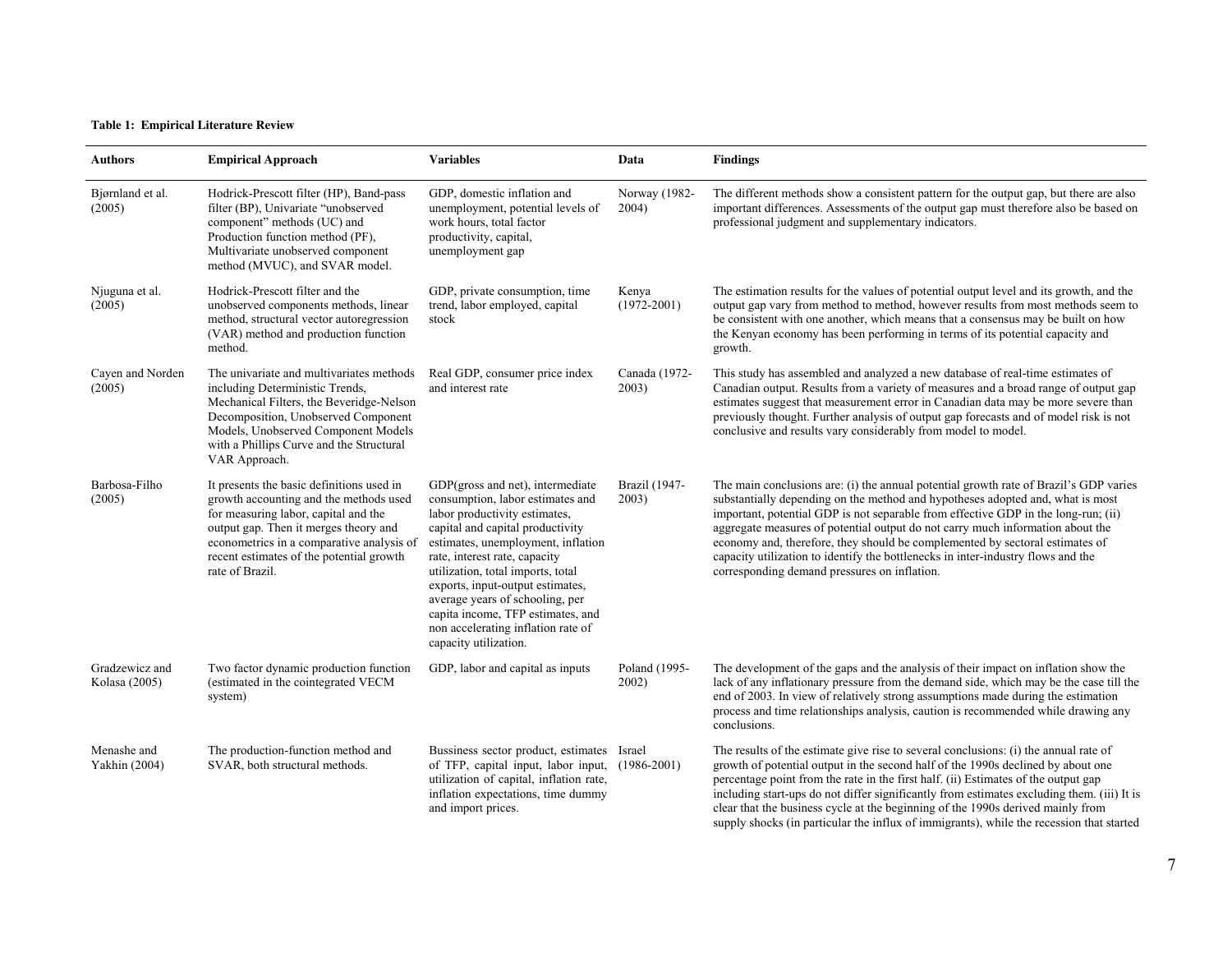| Cotis et al. (2003)            | This study provides a critical review of<br>variety of methods used in the literature.                                                                                                                                                                                  |                                                                                                                                                                                                                                  |                                                | Although it is difficult to give a universal ranking of the methods, the statistical<br>methods (trend and univariate filters) seem to be having more shortcomings than the<br>economic methods (particularly, multivariate filters and production function<br>approaches).                                                                                                                                                                                                                                                                                                                                                                                                                                                                  |
|--------------------------------|-------------------------------------------------------------------------------------------------------------------------------------------------------------------------------------------------------------------------------------------------------------------------|----------------------------------------------------------------------------------------------------------------------------------------------------------------------------------------------------------------------------------|------------------------------------------------|----------------------------------------------------------------------------------------------------------------------------------------------------------------------------------------------------------------------------------------------------------------------------------------------------------------------------------------------------------------------------------------------------------------------------------------------------------------------------------------------------------------------------------------------------------------------------------------------------------------------------------------------------------------------------------------------------------------------------------------------|
| Bank of Japan<br>(2003)        | The benchmark output gap is estimated<br>using the method of production function.<br>HP filter and time varying NAIRU.                                                                                                                                                  | Capital, labor, TFP and domestic<br>inflation rate.                                                                                                                                                                              | Japan<br>$(1983 - 2002)$                       | Looking at the estimated potential growth rate in Japan, the study noted that the rate<br>stood at around 4 percent throughout the 1980s. The output gap expands when the<br>actual growth rate falls below the potential growth rate.                                                                                                                                                                                                                                                                                                                                                                                                                                                                                                       |
| Rennison (2003)                | The HP filter and two multivariate<br>techniques: the Blanchard-Quah (1989)<br>SVAR approach and the multivariate<br>extensions of the HP filter (MVF). This<br>study also considers an estimator that<br>weighs a portfolio of inputs to estimate<br>the output gap.   | Core CPI inflation, GDP deflator, Canada<br>real exchange rate, slope of the<br>vield curve, long-term nominal<br>interest rates.                                                                                                |                                                | This Study indicates that the output-gap estimates from the SVAR and the HP-based<br>filter are in many cases complementary. Results appear quite robust to alternative<br>realistic assumptions about the DGP. It shows that the favorable results for the<br>combined approach at the end-of-sample are due in part to misspecification and<br>parameter uncertainty in the SVAR. Two additional results have been reported: (i)<br>relative to other estimation methodologies, the SVAR is surprisingly robust to<br>violations in its identifying assumptions, and (ii) in terms of the absolute accuracy of<br>an estimator at the end-of-sample, the costs associated with imposing an arbitrary<br>smoothing restriction can be high. |
| Changy and Pelgrin<br>(2003)   | This paper assesses the statistical<br>reliability of different measures of the<br>output gap - the multivariate Hodrick-<br>Prescott Filter, the multivariate<br>unobserved components method and the<br>structural vector autoregressive model -<br>in the Euro area. | GDP real, inflation rate (consumer Euro Area<br>price deflate), unemployment rate, (1970-2002)<br>capacity utilization, relative import<br>price and NAIRU estimates.                                                            |                                                | The results show that (i) additional economic information may be useful for the<br>estimation of the output gap, (ii) economic interpretation may differ across different<br>methods and within a given method (when different specifications are used), (iii) all<br>multivariate detrending models performs less than an autoregressive process in terms<br>of inflation prediction and (iv) multivariate UC models perform better than HPMV<br>models in relative terms in order to reduce the filtered, smoothed uncertainty or<br>quasi-real time estimates. However, it is difficult to conclude that a multivariate<br>detrending method outperforms the others.                                                                      |
| Gosselin and<br>Lalonde (2002) | The eclectic approach is used to<br>decompose potential output through the<br>components of full employment labor<br>input and average labor productivity at<br>equilibrium. SVARs methods were<br>applied for estimation.                                              | Trend productivity, trend labor<br>input, population, participation<br>rate under-25 cohort trend<br>participation rate, women's trend<br>participation rate, men's trend<br>participation rate, non-farm trend<br>productivity. | U.S.A.                                         | It shows an acceleration in the pace of potential output growth during the period<br>1995–99, peaking at 4.0 per cent in 1997. Currently, it hovers slightly above 3.0 per<br>cent. The vigour observed over the course of the second half of the 1990s is<br>attributable to a fall in the NAIRU and a notable acceleration in the pace of growth of<br>trend productivity.                                                                                                                                                                                                                                                                                                                                                                 |
| Denis et al. (2002)            | Cobb-Douglas production function is<br>used as the basic methodology to extract<br>the potential output finally.                                                                                                                                                        | GDP, population of working age,<br>structural unemployment,<br>investment, capital stock.                                                                                                                                        | EU15, Euro<br>Zone and U.S.<br>$(1981 - 2003)$ | When comparing the growth contributions of labour, capital and TFP in the EU15 /<br>Euro Zone over the last two decades with the experience of the US over the same<br>period, there are striking differences.                                                                                                                                                                                                                                                                                                                                                                                                                                                                                                                               |
| Filho and da Silva<br>(2002)   | <b>Aggregate Production Funtions</b>                                                                                                                                                                                                                                    | Actual GDP, labor force, capital<br>stock, technology, capacity<br>utilization, natural rate of<br>unemployment.                                                                                                                 | Brazil<br>$(1980 - 2000)$                      | In the 1980-2000 period, most of the time, the Brazilian economy was below its<br>potential. The years of strongest economic activity were 1980, 1986 and 1987, when<br>the economy was above its potential, and the years of 1989 and 1997, when the<br>output gap was nearly zero.                                                                                                                                                                                                                                                                                                                                                                                                                                                         |
| Cerra and Saxena<br>(2000)     | The HP filter, Beveridge-Nelson<br>decomposition, Univariate unobserved<br>components model, the structural VAR<br>approach The production function                                                                                                                     | GDP, GDP (Private and public),<br>domestic inflation, unemployment,<br>real exchange rate, relative output,<br>relative price level, private capital                                                                             | Sweden (1971-<br>1998)                         | Each method has advantages and disadvantages. Although the various methods<br>produce a range of results for the output gap, the overall evidence suggests that the<br>large output gap--most pronounced in 1993--has either closed in 1998 or will close in<br>the next 1-2 years if current trends continue.                                                                                                                                                                                                                                                                                                                                                                                                                               |

in 1996 was due to demand shocks.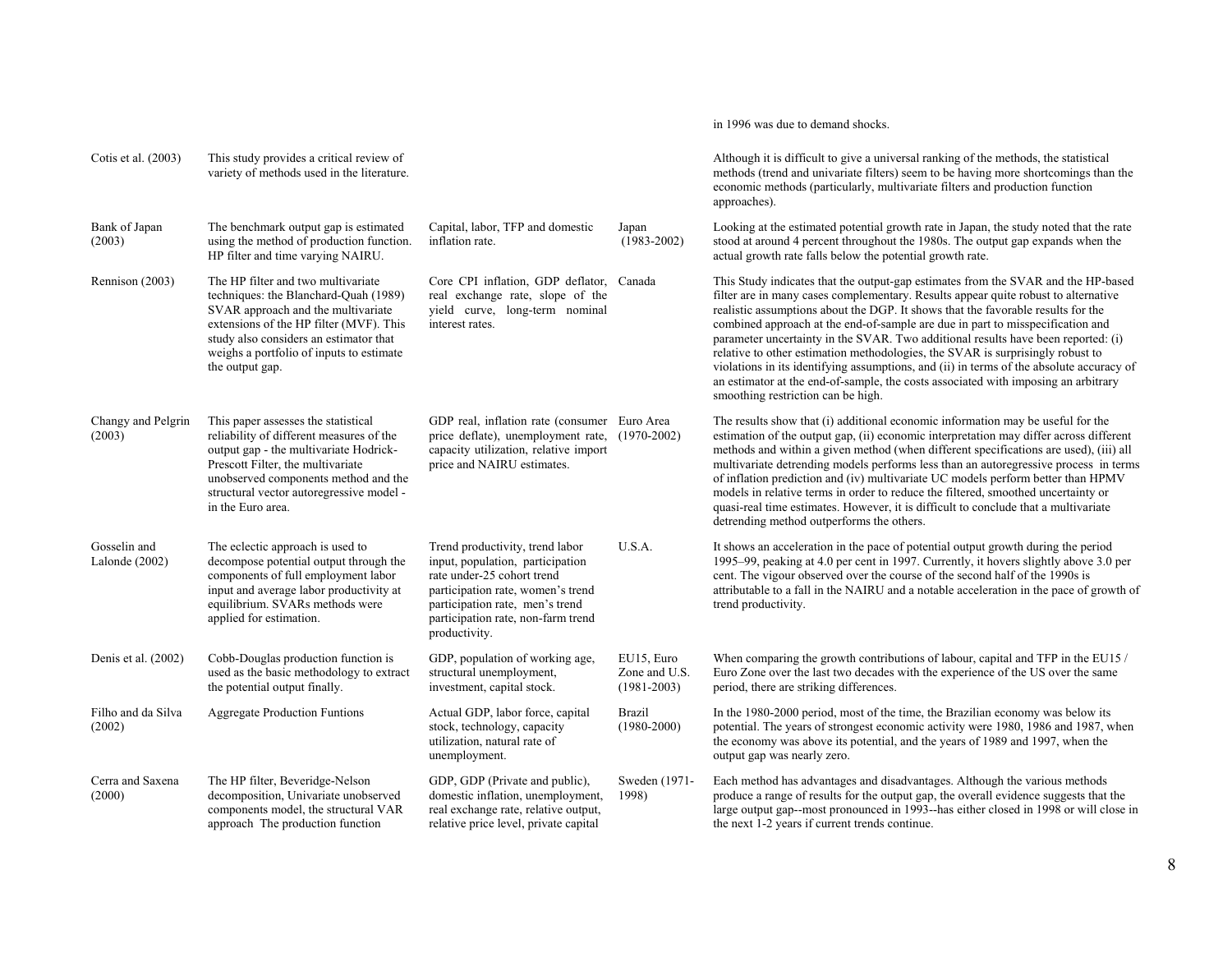|                                            | approach and system estimates of<br>potential output and the NAIRU                                                                                                                                                                     | stock, estimates of trend labor<br>input, TFP estimates, NAIRU<br>estimates, time dummies and<br>import prices.                                                                                                  |                           |                                                                                                                                                                                                                                                                                                                                                                                                                                 |
|--------------------------------------------|----------------------------------------------------------------------------------------------------------------------------------------------------------------------------------------------------------------------------------------|------------------------------------------------------------------------------------------------------------------------------------------------------------------------------------------------------------------|---------------------------|---------------------------------------------------------------------------------------------------------------------------------------------------------------------------------------------------------------------------------------------------------------------------------------------------------------------------------------------------------------------------------------------------------------------------------|
| Kichian (1999)                             | The general form of the State Space<br>Framework is used and as a by-product<br>liklihood function is constructed and<br>finally the quasi optimal Kalman filter is<br>applied.                                                        | Quarterly; real output, inflation<br>rate, expected inflation rate,<br>nominal trade weighted exchange<br>rate, and nominal oil prices.                                                                          | Canada (1961-<br>1997)    | There have been three important periods of excess supply in Canada around the dates<br>of 1977, 1982 and 1991, the second being the most pronounced. As for periods of<br>excess demand, the three major ones are mid to late 1960s, from 1972 to about 1974,<br>and from around mid-1987 to about 1990.                                                                                                                        |
| Scacciavillani and<br>Swagel (1999)        | Methodologies used to estimate potential<br>output are; i) Aggregare production<br>function, ii) Univariate filters a)HP filter<br>b)Running medium smoothing c)Wavelits<br>fiters, iii) Structural Vector<br>Autoregression.          | GDP, price level, stock of physical<br>capital and the labor force and TFP<br>estimates.                                                                                                                         | Israel<br>$(1986 - 1998)$ | Using five different approaches to measure potential output in Israel, the annual<br>estimates vary somewhat from year to year, but each methodology indicates that<br>annual potential output growth accelerated during the 1990s to reach around 7<br>percent by 1995. The output gaps likewise vary by methodology, but most imply that<br>output was above potential for a lengthy period in the early or mid 1990's.       |
| Dupasquier et al.<br>$(1997)$ and $(1999)$ | The multivariate Beveridge-Nelson<br>methodology (MBN), Cochrane's<br>methodology (CO), and the structural<br>VAR methodology with long-run<br>restrictions applied to output (LRRO).                                                  | Quarterly GDP, real consumption<br>comprising non-durables and<br>services and the federal funds rate<br>when a third variable is added,<br>money and inflation is also used as<br>a proxy to federal fund rate. | U.S.A.<br>$(1963 - 1997)$ | The results show that the LRRO estimates provide significant evidence that<br>permanent shocks have more complex dynamics than the random walk assumed in<br>CO and MBN approaches. As in other studies, estimates of the out-put gap remain<br>imprecise.                                                                                                                                                                      |
| de Brouwer (1998)                          | Linear time trends, Hodrick-Prescott (HP)<br>filter trends, multivariate HP filter trends,<br>unobservable components models and a<br>production function model.                                                                       | Real GDP, inflation, import prices,<br>expected inflation rate,<br>unemployment rate, NAIRU<br>estimates, capacity utilization,<br>labor force, capital stock.                                                   | Australia (1980-<br>1997) | The gap estimates at any particular point in time are imprecise; the broad profile of<br>the gap is similar across the range of methods examined.                                                                                                                                                                                                                                                                               |
| De Masi (1997)                             | Cobb-Douglas approach is used for<br>industrial countries; univariate detrending<br>techniques over the production function<br>and HP filter for developing countries;<br>and endogenous growth models for<br>countries in transition. | GDP, labor, capital and TFP (1980-2002)<br>estimates                                                                                                                                                             |                           | Over the medium term, potential output growth for the seven major industrial<br>countries are projected to be in the range of 2 to 2.5 percent. The growth rate of<br>potential output is expected to pick up slightly to 2.25 to 2.5 percent in the United<br>Kingdom and Canada. In Italy, the growth rate of potential is expected to remain at<br>about 2 percent, and in the United States to remain at about 2.5 percent. |
| CBO's (1995)                               | CBO uses production function approach.                                                                                                                                                                                                 | Real GDP, labor, capital, inflation<br>rate                                                                                                                                                                      | U.S.A.<br>$(1950 - 2002)$ | Output generally falls below potential during recessions, remains below during<br>recoveries and early expansions, and rises above potential during late expansions.                                                                                                                                                                                                                                                            |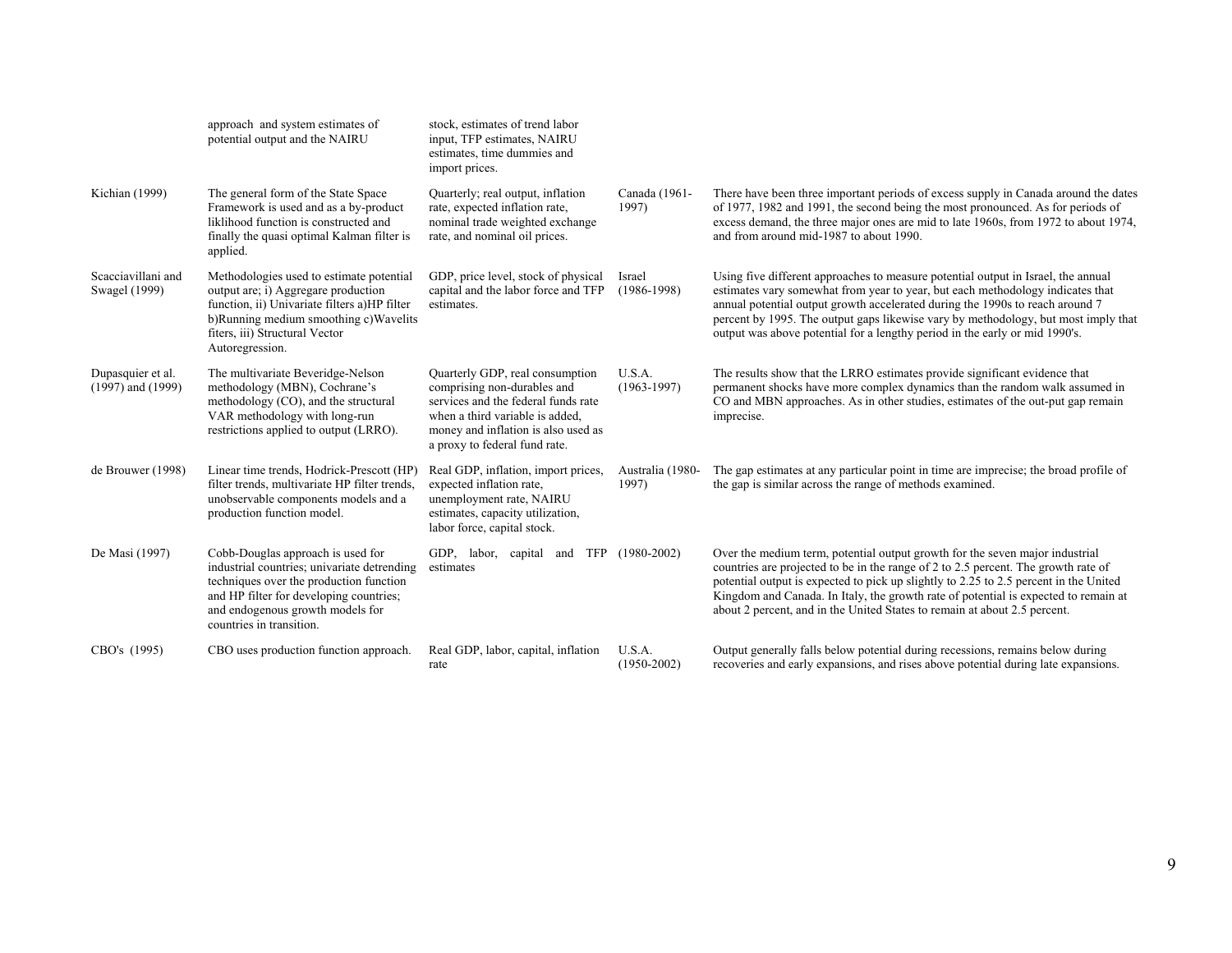#### **3. Review of Estimation Methods**

This section reviews the empirical methodologies used for estimating potential output *vis-à-vis*  output gap. In general, the different approaches to estimating potential output are classified into some of the detrending methods: the Hodrick-Prescott (HP) filter, the Band-Pass filter by Baxter-King and the Unobserved Components methods using the Kalman filter (univariate, bivariate, and common permanent and cyclical components). For estimating structural relationships the approaches include: the linear Time Trend method, Structural Vector Autoregressive (SVAR) method and Production Function method (PF).

#### **3.1. The Linear Time Trend Method**

The linear trend method is the simplest way to estimate the output gap and potential output. According to this method, it is assumed that potential output is a deterministic function of time and the output gap is a residual from the trend line.<sup>8</sup> This technique presumes that output is at its potential level on average, over the sample period<sup>9</sup>. Thus trend in output, which represents potential output, may be estimated as

$$
Y_t^* = \hat{\alpha}_0 + \hat{\alpha}_1 \text{ }TREND \tag{1}
$$

Where  $Y_t^*$  is potential output and  $\hat{\alpha}_0$  and  $\hat{\alpha}_1$  are estimated coefficients from the regression of the actual output on time trend variable (*TREND*); and, output gap is obtained using:

$$
YGAP_t = Y_t - Y_t^* \tag{2}
$$

Where,  $YGAP_t$  is the output gap and  $Y_t$  is the actual output.

 $\overline{a}$ 

One of the major shortcomings of this method is that the long-run evolution of the time series is perfectly predictable because it is deterministic. It is argued, however, that if the changes in economic series are a random process, then the deviation of the series from any deterministic path would grow without bound [Beveridge and Nelson (1981)]. Another criticism of this method is

<sup>&</sup>lt;sup>8</sup> This approach uses linear trend method as the optimal method considered among other trend methods, for example <sup>9</sup> This is contrary to the "through-the-peaks" method, which suggests that potential output is the maximum possible <sup>9</sup> This is contrary to the "through-the-peaks" method, which suggests that potential output is the maxim

output; see, Laxton and Tetlow (1992) for more discussion on the latter method including its weaknesses.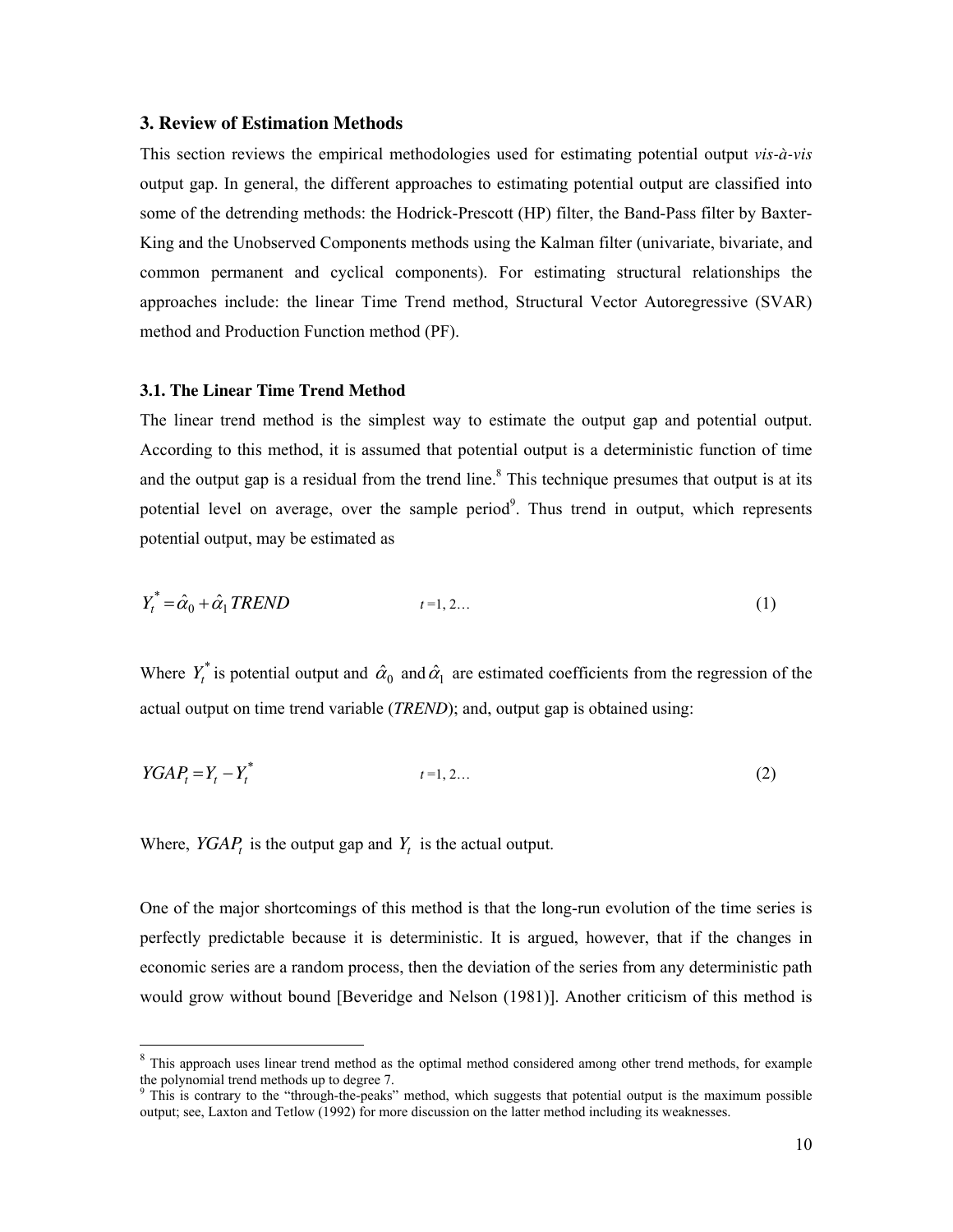that the estimate of the gap is found to be sensitive to the sample period used in the regression estimation.<sup>10</sup> According to de Brouwer (1998), the other limitation of the above method is that the assumption that potential output grows at a constant rate often does not hold.<sup>11</sup> Since output growth can be decomposed into growth of inputs, which in turn can be decomposed into changes in the population, labor participation and average hours worked, it is not justified to suppose that these components are not changing over time. This is particularly valid when an economy has undergone considerable structural reform, or when there are major changes in improvements in technological level.

#### **3.2. The Hodrick-Prescott (HP) Filter Method**

-

The Hodrick-Prescott (1997) filter method (HP) is a simple smoothing procedure. The main assumption of this method is that there is prior information, that growth component varies "smoothly" over time. In particular, a given time series, say  $Y_t$  (or output) may be expressed as the sum of a growth component or trend  $Y_t^*$  (or potential output) and a cyclical component or output gap*YGAP<sup>t</sup>* :

$$
Y_t = YGAP_t + Y_t^* \tag{3}
$$

The measure of the smoothness of  $Y_t$  is the sum of the squares of its second difference. The average of the deviations of  $YGAP_t$  from  $Y_t^*$  is assumed to be near zero over a long period of time. These assumptions lead to a programming problem of finding the growth components by minimizing the following expression:

$$
Min L = \left\{ \sum_{t=1}^{T} YGAP_t^2 + \lambda \sum_{t=2}^{T} (\Delta Y_t^* - \Delta Y_{t-1}^*)^2 \right\}
$$
(4)

 $10$  For example, using Australian data, de Brouwer (1998) found that when the sample starts at the lowest point in a recession, the slope of the straight line fitting the series became steeper, making the gap between actual and potential output at the end of the sample smaller.

 $11$  As income level increases over time, the potential output grows at slower rates because of diminishing marginal returns to reproducible inputs, ceteris paribus.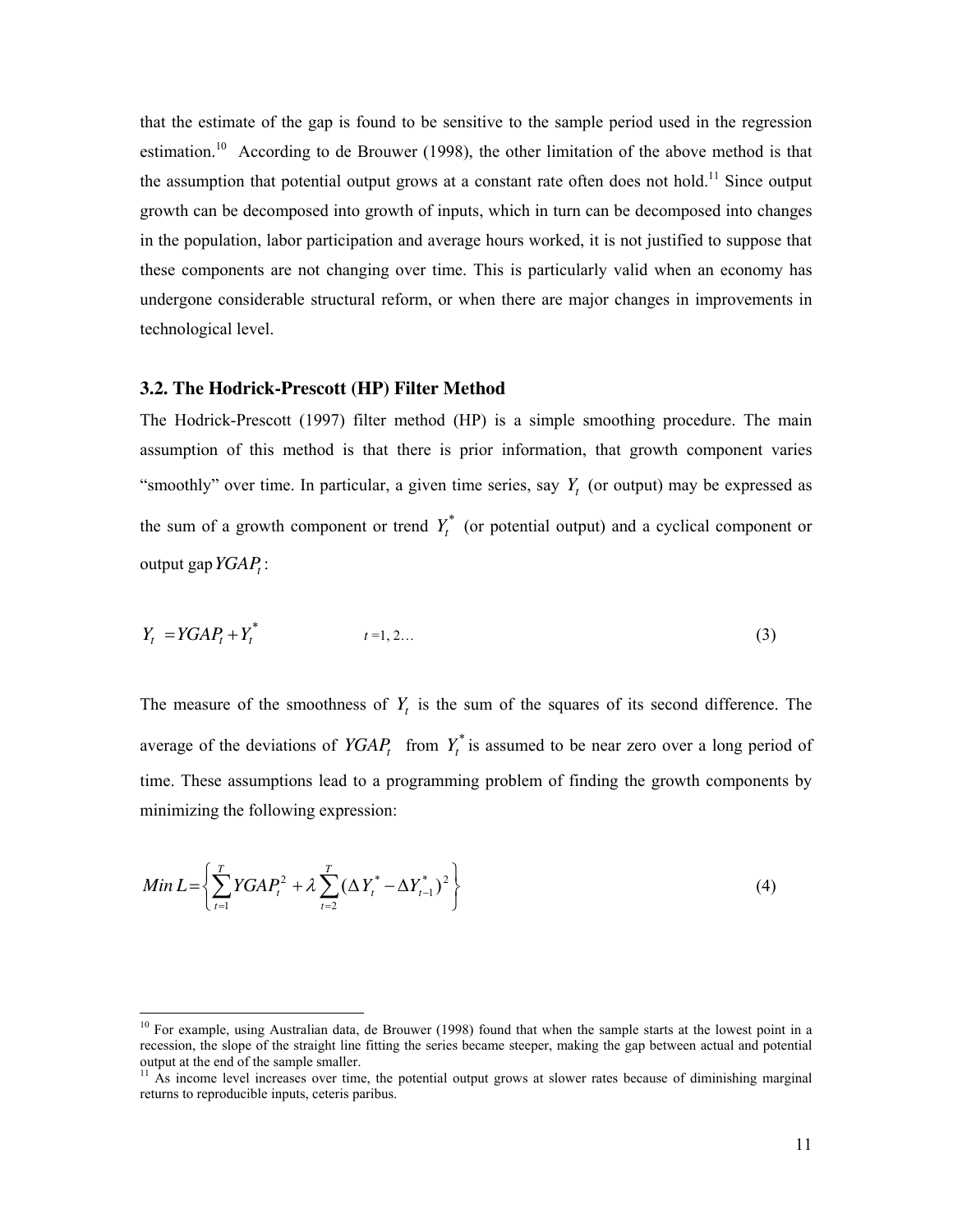The parameter  $\lambda$  is a positive number, which penalizes variability in the growth component series. The larger the value of  $\lambda$ , the smoother is the solution series. Moreover, as  $\lambda$  approaches infinity, the limit of the solutions for Equation (4) is the least squares of a linear time trend model. On the other hand, as the smoothing factor approaches zero, the function is minimized by eliminating the difference between actual and potential output that is making potential output equal to actual output. In most empirical works, the value of  $\lambda = 1000$  is chosen when using annual data.

The HP method has been used in a number of empirical studies.<sup>12</sup> The popularity of this method is due to its flexibility in tracking the characteristics of the fluctuations in trend output. The advantage of the HP filter is that it renders the output gap stationary over a wide range of smoothing values and it allows the trend to change overtime.

The HP method, however, is far from ideal. The first weakness of the HP method relates to the smoothing weight ( $\lambda$ ); as to how  $\lambda$  affects responsive potential output to movements in actual output. For high smoothing factor, the estimate indicates output above potential, but for moderate or low smoothing, the estimate suggests output below potential. Thus, an appropriate smoothing parameter  $(\lambda)$  is difficult to identify.

Another weakness of the HP method is the high end-sample biases, which reflect the symmetric trending objective of the method across the whole sample and the different constraints that apply within the sample and its edges. To counter this problem, however, researchers use output projections to augment the observations. The reliability of measured potential output and output gap would then depend on the accuracy of the forecasts used to avoid the end-sample bias.

Finally, for integrated or nearly integrated series, it has been shown that an arbitrary value of smoothing parameter could lead to spurious cyclicality and an excessive smoothing of structural breaks.

#### **3.3. Baxter-King Method using Band-Pass (BP) Filter**

 $\overline{a}$ 

We use another univariate approach known as BP-filter method to compute output gap. In this method the underlying time series is a weighted sum of varying cyclical frequencies. Thus the

<sup>&</sup>lt;sup>12</sup> See for example, De Masi (1997), de Brouwer (1998), Scacciavillani and Swagel (1999), and Cerra and Saxena (2000).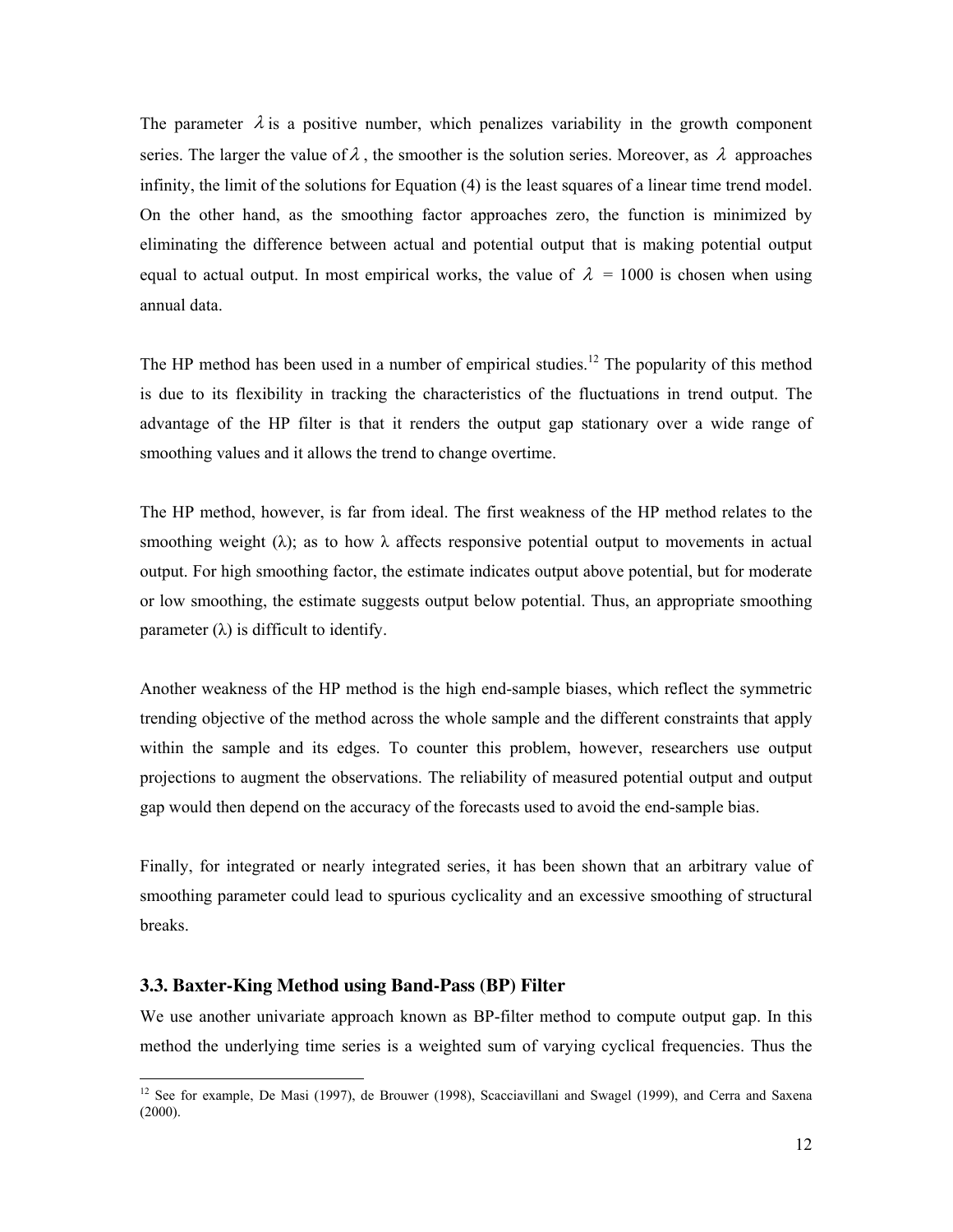correspondent cycles of varying frequencies are unassociated in the long run and the variance of a subjected time series depicted as the sum of its variances over all frequencies. In this way the function by decomposing the total variance by frequency is traditionally known as the spectrum density.

Moreover, the basic concept of this method is to extract the information from relevant frequencies of concern. Therefore, with reference to measuring the cyclical component of GDP, this would generally be the business cycle frequencies. Hence through this method, it would help by excluding all other frequencies and give a view on the cycle lengths for defining a business cycle. On the basis of this set up the volatility with a higher frequency are normally seen as irregular/seasonal, while fluctuations with a lower frequency are recognized to movements in the trend/potential GDP.

In this set up an optimal filter would pass through all frequencies in the specified frequency range with probability 1, depicting no concern with other frequencies. The optimal filters of this kind can be derived but these are of little use in practical work because it needs an infinite number of observations. Therefore, all the BP filters suggested in the literature are generalization to any of the optimal filter. In this study, we use the BP filter developed by Baxter and King (1995). Their filter takes the form of a 3-year moving average:

$$
YGAP_{t} = \sum_{i=-3}^{3} \alpha_{i} y_{t-i}
$$
 (5)

where  $\alpha$ <sup>'</sup> are corresponding weights of the frequency response function. These weights are derived from the inverse fourier transformation. However, an apparent problem with this filter given in (5) is that we drop 3 years of observations for the output gap estimates at the start and end of the sample.

#### **3.4. Structural Vector Autoregressive (SVAR) Method**

In this section, a well known multivariate estimation technique, called structural vector autoregressive (SVAR) is used to develop an estimation procedure for potential output vis-à-vis output gap. The model setup extends bivariate model, originally proposed by Blanchard and Quah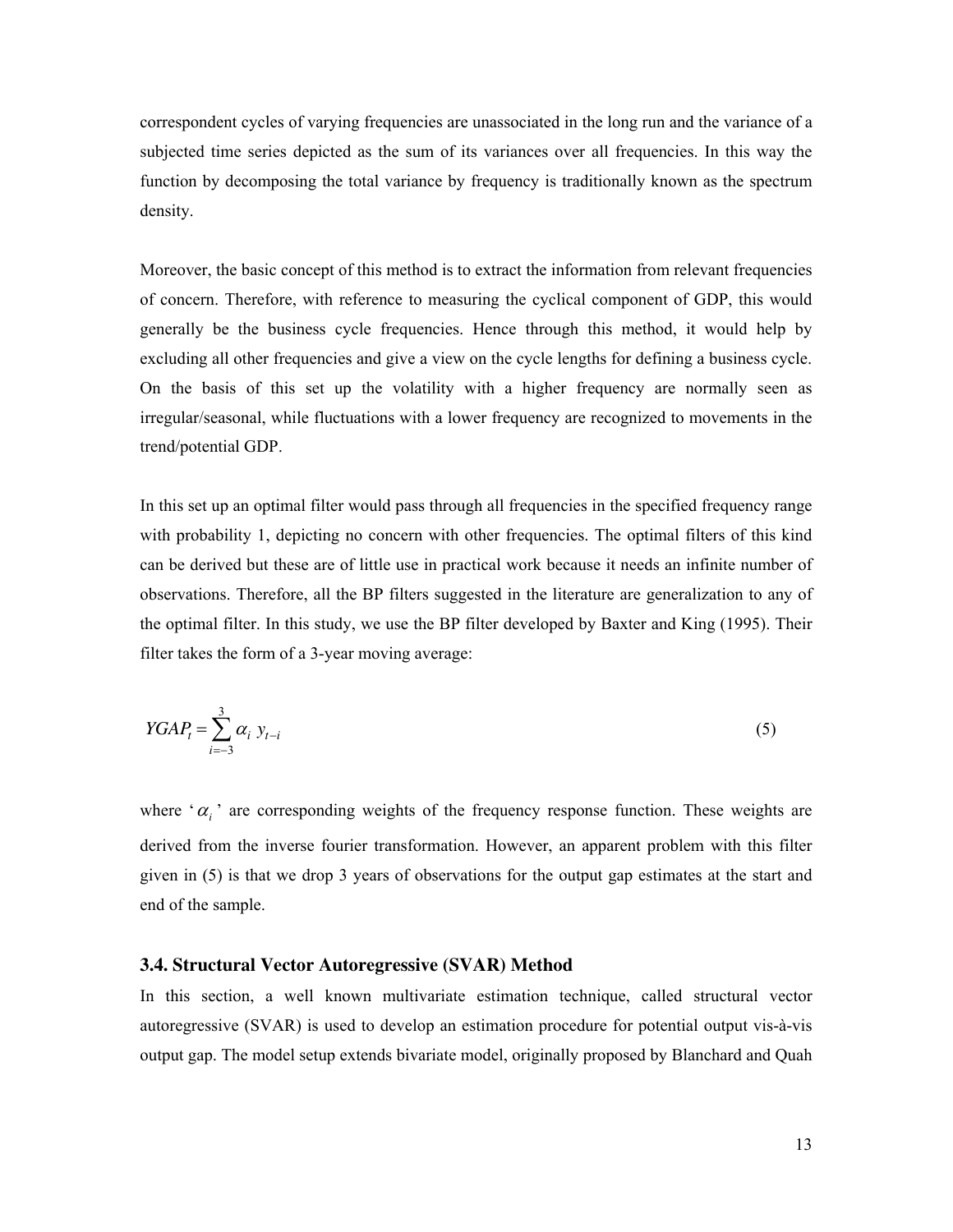(1989) to trivariate model (including variables<sup>13</sup>; output; unemployment; and inflation) consistent with Bjornland *et al* (2006). The basic reason of this extension is due to strong criticism on the bivariate SVAR model<sup>14</sup> of Blanchard and Quah (1989). In the process of model setup, it needs to identify and incorporate structural shocks primarily distinguishing between demand and supply shocks. With this trivariate model, one can easily identify three different structural shocks: two demand shocks and one supply shock. This procedure assumes that neither of the demand shocks can have a long-term effect on unemployment, but allow one of them; a real demand (or preference) shock to have a potential long-lasting effect on GDP.<sup>15</sup> The aggregate supply shock is allowed to have a long-term effect on GDP, unemployment and prices. Since the unemployment rate has increased in the course of our estimation period and is perceived to be nonstationary, it is reasonable to assume that the real (supply) shock can affect equilibrium unemployment over time. Inflation is perceived to be stationary, so none of the shocks by definition can affect inflation permanently. Lastly, estimation procedure follows Cesaroni (2007) to compute potential output vis-à-vis output gap.

#### *SVAR Model Setup*

Consider  $X_t$  be a vector with the three endogenous variables.  $u_t$  is unemployment rate,  $y_t$  is output and  $INF_t$  is inflation:

$$
G(L)X_t = \varepsilon_t \quad \text{and} \quad \text{var}(\varepsilon_t) = \Omega_{\mu_t} \tag{6}
$$

Where  $G(L)$  is a function of lag operators and  $\Omega_{\mu}$  is an information set consisting of variance/covariance's of residual vector  $\varepsilon_t$ . The vector moving average (VMA) representation of above VAR is given below:

$$
\Delta X_t = H(L)^* \mu_t \tag{7}
$$

The above representation (7) can also be translated into the structural vector moving average (SVMA) as:

 $\overline{a}$ 

<sup>&</sup>lt;sup>13</sup> This multivariate methodology uses information from a number of variables that have a high degree of correlation with GDP, such as unemployment in terms of labor force and domestic inflation or money supply, to estimate potential GDP and the output gap.

<sup>14</sup> For further detail, see, Faust and Leeper (1997).

<sup>&</sup>lt;sup>15</sup> See, Blanchard and Quah (1989) for further interpretation.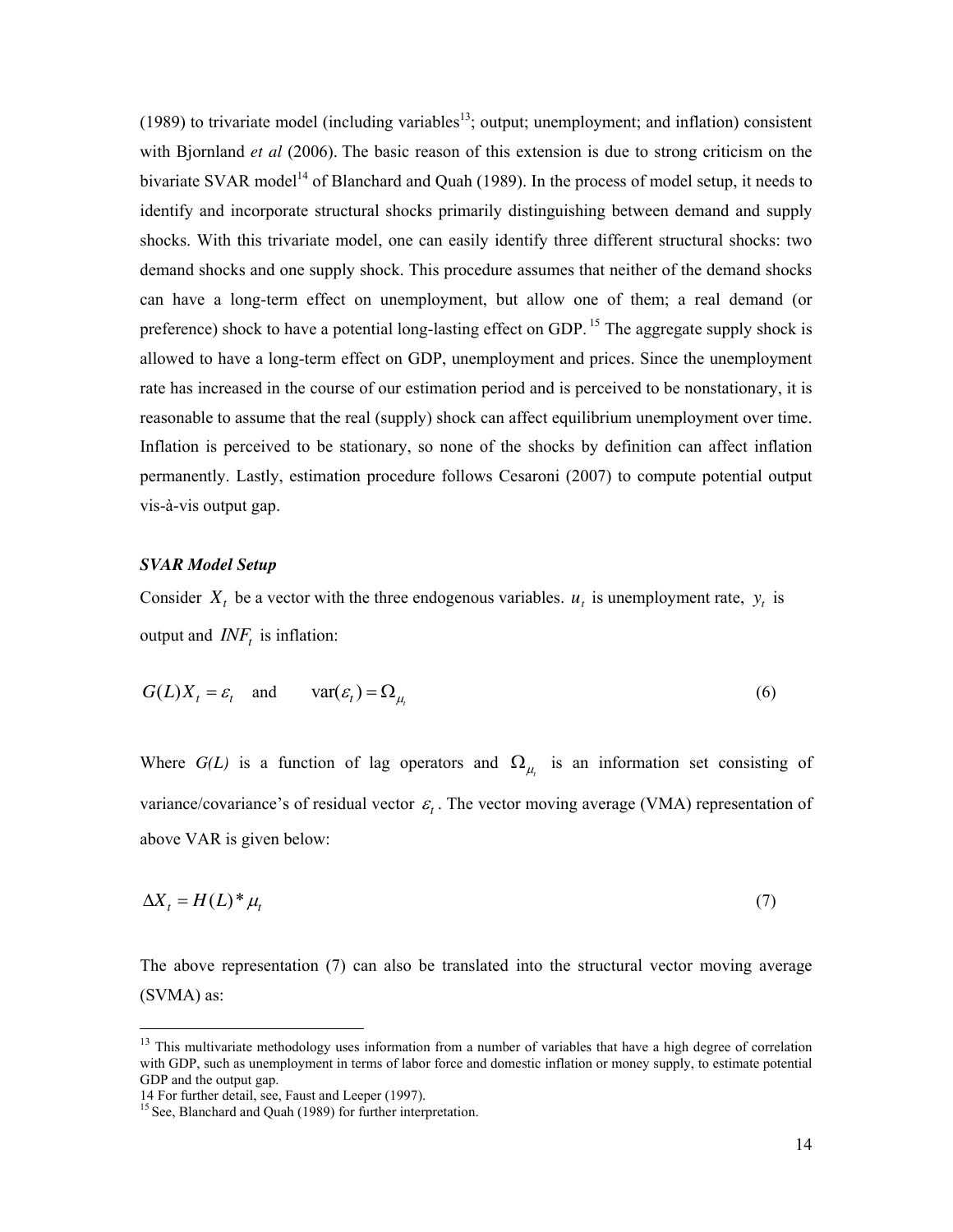$$
\Delta X_t = A(L)^* \xi_t \tag{8}
$$

where  $\mu_t$  and  $\xi_t$  are reduced form and structural shocks, respectively.  $\xi_t$  is i.i.d. with mean zero and  $var(\xi_t) = \Omega_{\xi_t}$  Comparing (7) and (8), the VMA of both reduced form and structural form would give:

$$
A(L)^{*}\xi_t = H(L)^{*}\mu_t \tag{9}
$$

and setting the polynomial at  $L=0$ :

$$
A(0)^{*} \xi_t = H(0)^{*} \mu_t \tag{10}
$$

Since *H(0)* is identity matrix;  $\xi_t = A(0)^{-1} \mu_t$ . This shows that structural shocks are related to reduced form shocks via *A(0)*, further implying that:

$$
\Omega_{\mu_i} = A(0)A(0)'
$$
\n<sup>(11)</sup>

The above representation of  $\Omega_{\mu}$  gives us some information about  $A(0)$ , however that information is not sufficient to identify  $A(0)$  since  $\Omega_{\mu_t}$  is a covariance matrix and number of non-redundant equations is less than the number of unknowns. We need to have some extra structural information to fully identify  $A(0)$  as  $A(L) = H(L)A(0)$ . This implies that the functional relationship between *A(L)* and *H(L)* is related via *A(0)*. The structural long run response to the levels of endogenous variables can be obtained by evaluating the polynomial lag operator at lag 1;  $A(1) = H(1)A(0)$ . The matrix  $A(1)$  can be used to identify  $A(0)$  if we know some elements of the *A(1)* matrix. Thus we impose some restrictions on some elements of *A(1)* matrix using long run information of economic structure.

The MA process can easily be defined if *A(0)* is identified. Now consider the three uncorrelated structural shocks as a system:  $\mu_t = [\mu_t^{AS}, \mu_t^{RD}, \mu_t^{ND}]$ , where  $\mu_t^{AS}$  is an aggregate supply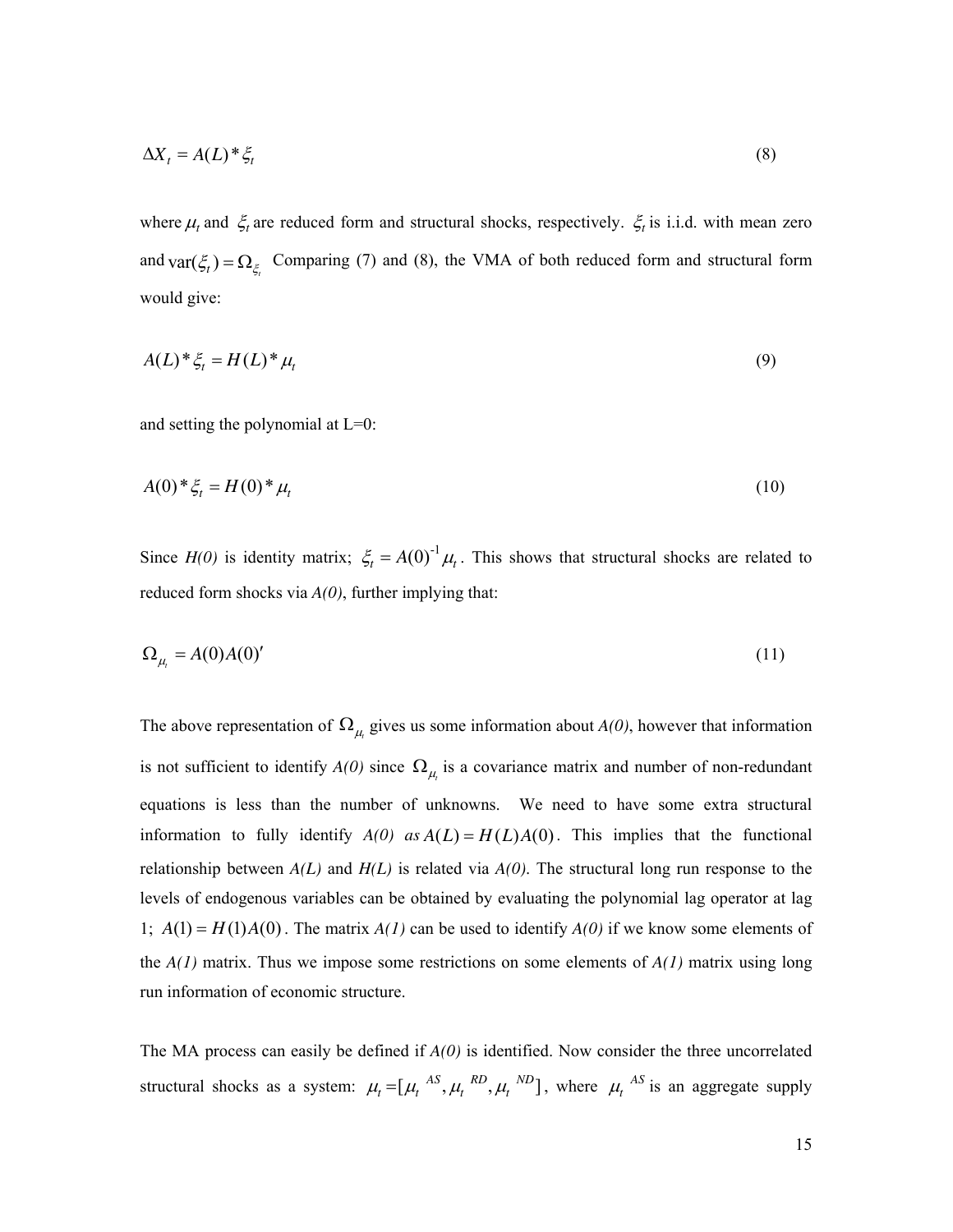shock,  $\mu_t^{RD}$  is a real demand shock, and  $\mu_t^{RD}$  is the remaining demand (i.e. nominal demand) shock. The system array of long run multipliers can be defined as;

$$
\begin{bmatrix}\n\Delta u \\
\Delta y \\
INF\n\end{bmatrix}_{t} = \begin{bmatrix}\nH_{11}(1) & H_{12}(1) & H_{13}(1) \\
H_{21}(1) & H_{22}(1) & H_{23}(1) \\
H_{31}(1) & H_{32}(1) & H_{33}(1)\n\end{bmatrix} \begin{bmatrix}\n\mu^{AS} \\
\mu^{RD} \\
\mu^{ND}\n\end{bmatrix}_{t}
$$
\n(12)

where  $H(1) = \sum_{j=0}^{\infty} H_j$  $=\sum_{j=0}^{\infty} H_j$  show the long run multi dimensional array of *H(L)*. Hence, one can impose restrictions in such a way that neither of the demand shocks can affect the unemployment rate permanently. This further implies that:  $H_{12}(1) = H_{13}(1) = 0$ . In line with these two restrictions, the third restriction can be imposed is that nominal demand shocks can not affect output permanently. This is defined symbolically as;  $H_{23}(1) = 0$ . Hence three structural restrictions are imposed in SVAR system.

It has been shown that if the structure of long run response is recursive we can exploit a type of Cholesky transformation. This involves recognizing that if *A(1)* is recursive, than it is triangular and we can compute  $A(1)$  as Cholesky decomposition of long run covariance matrix for  $\Delta X_t$ . The long run covariance matrix is given by:

$$
\Omega_{\Delta X_t}(1) = H(1)\Omega_{U_t}H(1)'
$$
\n(13)

Now  $A(1)$  can be computed as Cholesky decomposition of  $\Omega_{\Delta X}$  (1) and could be used to identify *A(0)* that will be used to compute structural shocks.

| <b>Dependent Block</b> | <b>Independent Block</b> |  |  |  |  |  |
|------------------------|--------------------------|--|--|--|--|--|
|                        |                          |  |  |  |  |  |
| v                      |                          |  |  |  |  |  |
|                        |                          |  |  |  |  |  |
| $\sim$<br>ın           |                          |  |  |  |  |  |

**Table2. Structural Block Restrictions** 

The three long run restrictions as discussed earlier are defined in Table 2. From this table one can easily visualize that output can now potentially be divided into two different parts; first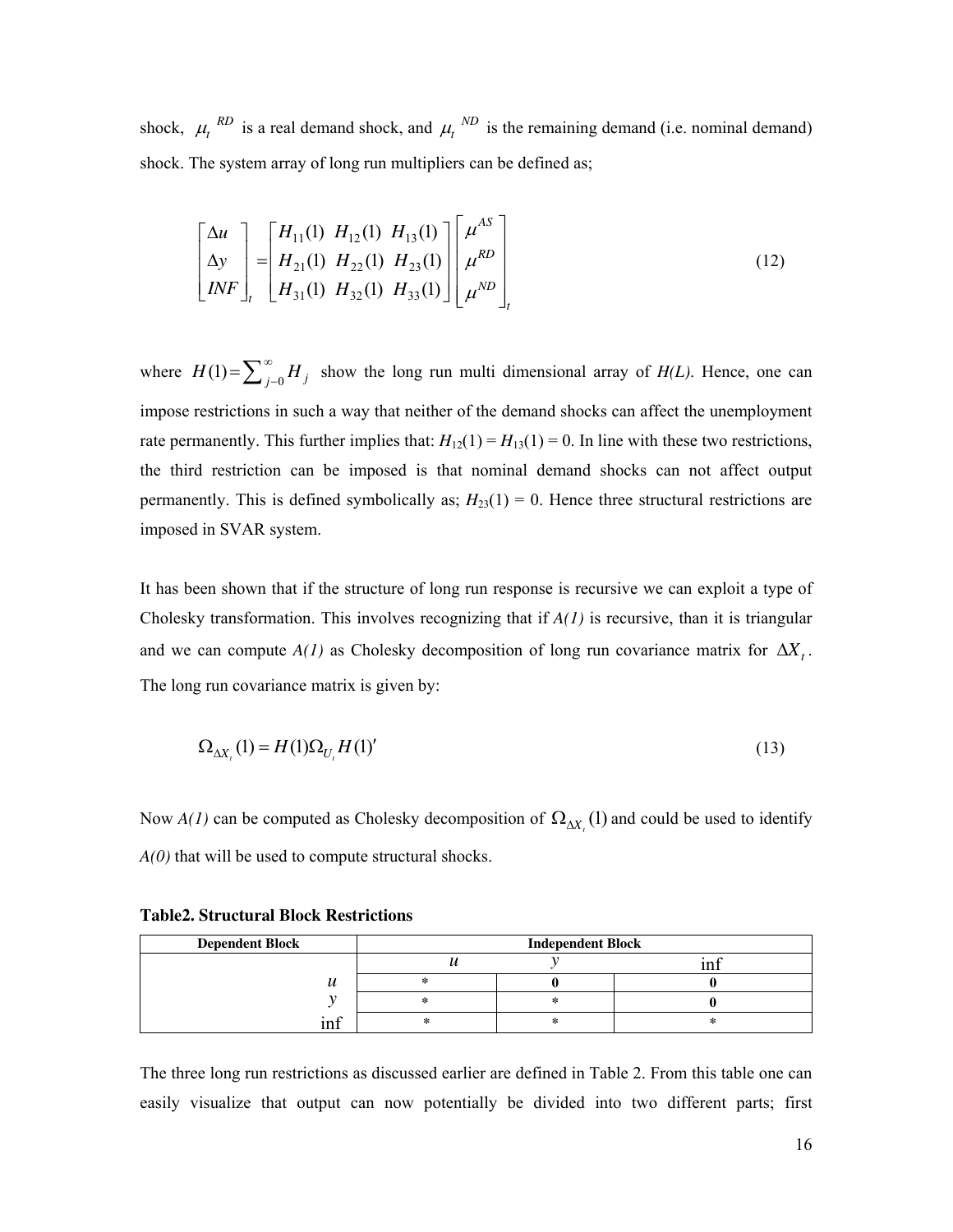component determined by shocks that have a permanent effect on the supply side of all the variables in the economy, and a component determined by shocks that affect demand in the short term.

Cesaroni (2007) defined first component as potential output. It will consist of the accumulated supply shocks. The second component is defined as the output gap and will consist of the accumulated aggregate demand shocks.<sup>16</sup>

### **3.5. Production Function (PF) Method<sup>17</sup>**

 $\overline{a}$ 

Output can be described by a production function. The production function models the supply side of the economy where output is determined by available technology with input factors as labor and capital. Potential output may be perceived as the resulting output level if the input factors are neither exposed to strong pressures nor partially unutilized. The difference between actual output and estimated potential output can then be interpreted as the output gap.

The aggregated production function for the economy can be expressed as a Cobb-Douglas production function differentiating with respect to time:

$$
y_{t} = tfp_{t} + \alpha_{1}l_{t} + (1 - \alpha_{1})k_{t}
$$
 (14)

where *y* is output, *l* is labor, *k* is capital stock, *tfp* is total factor productivity. All variables are measured as natural logarithms. The coefficients  $\alpha_1$  and  $(1 - \alpha_1)$  are the factor shares for labor and capital. Since the share of capital income is one minus the share of labor income under the assumption of constant returns to scale, the growth rate of output is decomposed into TFP growth and the weighted sum of the growth of capital and labor.

The potential levels of labor, capital and total factor productivity are then used to estimate potential output, *y\*.*

$$
y_t^* = tfp_t^* + 0.56l_t^* + 0.44k_t^* \tag{15}
$$

 $16$ Bjornland et al (2006) defined the real demand shock as it can potentially affect output in the long run. We assume that it contributes to the output gap the first two years (business cycle frequencies), whereas any effect above that will contribute to developments in potential output. Assuming instead that real demand shocks can have a long run effect on the unemployment rate will not change the results.

<sup>&</sup>lt;sup>17</sup> This sub-section is based on the description in Frøyland and Nymoen (2000) and as followed by Bjornland *et al* (2006).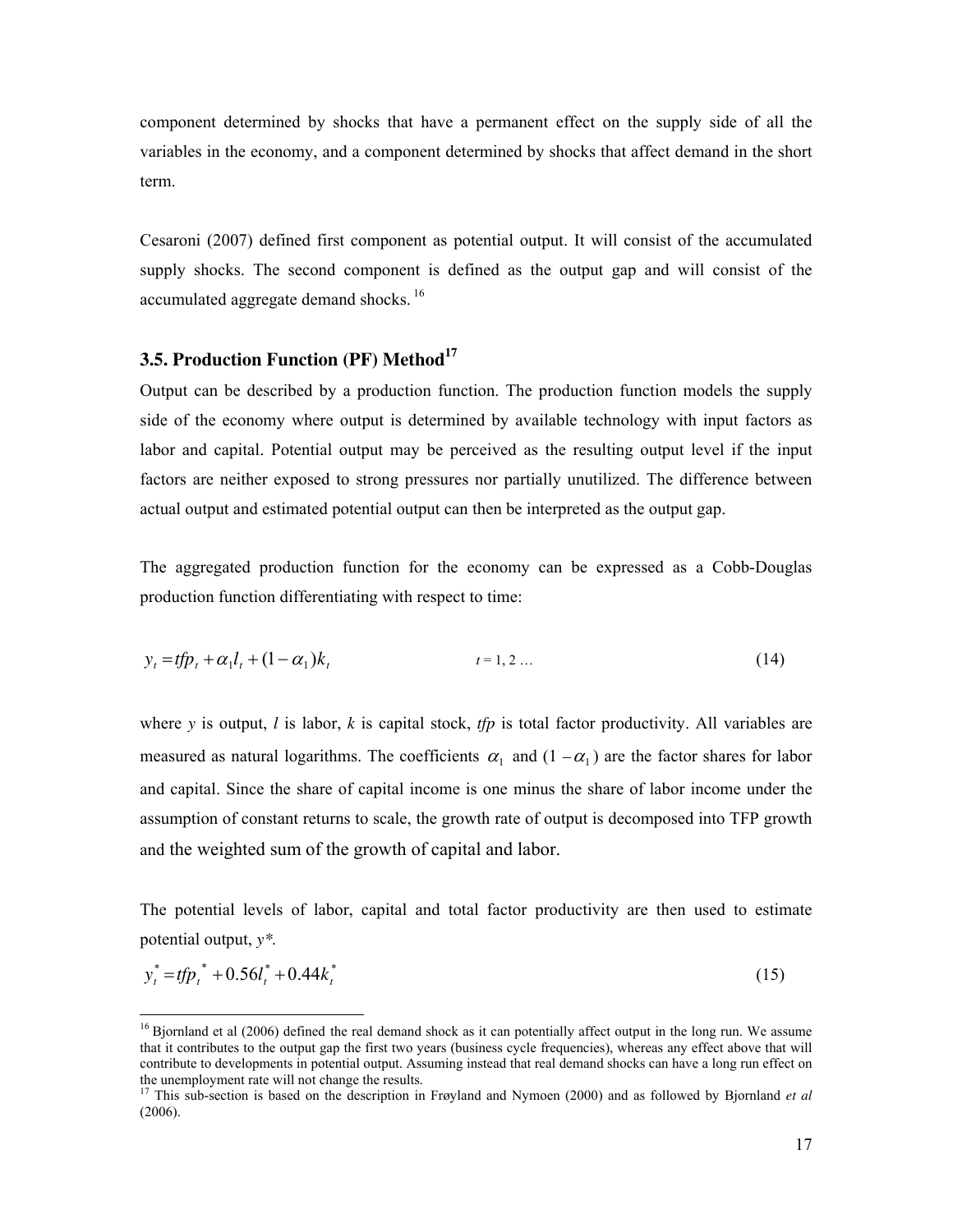Following Khan (2006), for Pakistan we assume values for the factor income shares to be 0.56 for labor and 0.44 for capital.

Potential use of employed labor depends on the potential level of the labor force. Potential capital stock is assumed to be the same as actual capital stock since it is difficult to determine to what extent capital stock is used in the production process. The potential level of total factor productivity is calculated using the HP filter.

There is some psychological advantage of this method that it is based on a theoretical foundation and intuitively seems plausible. It is, however, based on one of many possible types of production functions. The underlying data may also cause problems; measuring the capital stock is particularly uncertain.

#### **3.6. Unobserved Component Method using KALMAN Filter**

This method is based on the premise that an observable variable is composed of two or more components that are not observable. The basic idea is that the unobservable variables can be identified by assuming that they affect the variable that can be observed. In addition, we must specify the underlying processes that are behind the unobservable variables over time. Both the unobservable and the observable variables are modeled and estimated as a "maximum likelihood" system using the Kalman filter.

We adopt model specification consistent with Harvey (1985), Watson (1986), Clark (1987) and Vineet (2004). In this model setup output  $Y_t$  is decomposed into a trend  $Y_t^*$  and a cycle  $C_t$ . For simplicity, the trend component is assumed to follow a random walk with drift and the cyclical component is assumed to follow an *AR (2)* process. Thus, (natural logarithm of) output is specified as:

$$
Y_{t} = Y_{t}^{*} + C_{t}
$$
  
\n
$$
y_{t}^{*} = \delta_{t-1} + y_{t-1}^{*} + \eta_{t}
$$
  
\n
$$
\delta_{t} = \delta_{t-1} + V_{t}
$$
  
\n
$$
T_{t} \sim N(0, \sigma_{\eta}^{2})
$$
  
\n
$$
C_{t} = \rho_{1}C_{t-1} + \rho_{2}C_{t-2} + \varepsilon_{t}
$$
  
\n
$$
\varepsilon_{t} \sim N(0, \sigma_{\varepsilon}^{2})
$$
  
\n(16)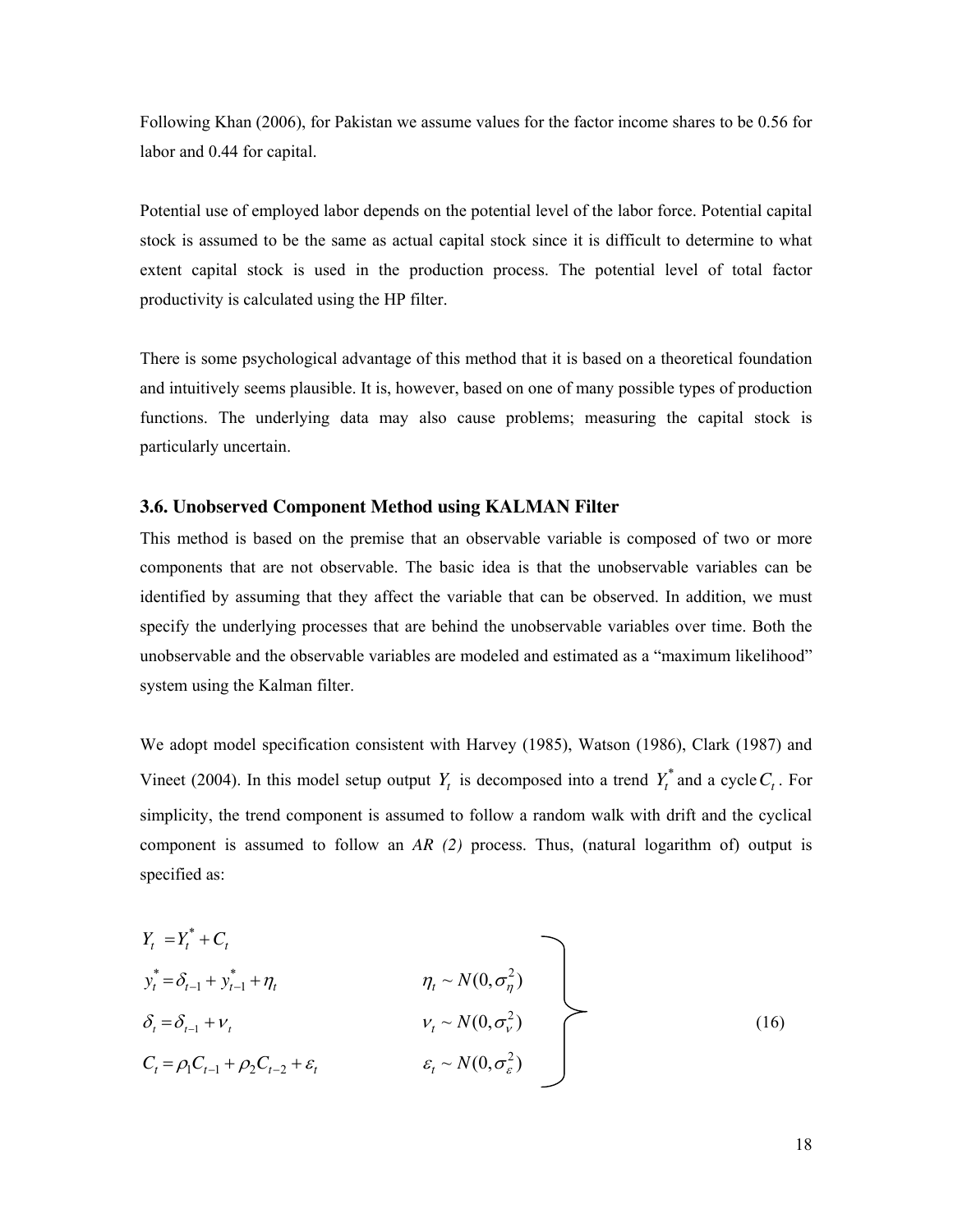Following Kuttner (1994), we also incorporate backward looking Phillips curve with model specification  $(15)$ .

$$
INF_t = INF_t^* + \varphi C_{t-1} + \xi_t + \lambda_1 \xi_{t-1} + \lambda_2 \xi_{t-2} + \omega_t \qquad \omega_t \sim N(0, \sigma_\omega^2)
$$
  
\n
$$
INF_t^* = INF_{t-1}^* + \tau_t \qquad \tau_t \sim N(0, \sigma_\tau^2)
$$
 (17)

Simultaneous Equations (16) and (17) can be conveniently translated as a State-Space model, facilitating estimation of the variables by Maximum Likelihood using Kalman Filter. Further details of the estimation can be found in Harvey (1993).

#### **4. Empirical Findings**

 $\overline{a}$ 

The six measures of the output gap are constructed by utilizing annual data series of capital, GDP, inflation, labor force and unemployment spanning over 1950 to 2007. The dataset is collected from published sources of both Ministry of Finance and State Bank of Pakistan.<sup>18</sup> The results are shown in Figure 1 through Figure 1(a) to  $1(f)$ . Looking at the graphical block of different figures, it appears that the computed output gap could not be observed as an identical outcome of the six methods.<sup>19</sup> It also appears that the volatility in terms of standard deviation and magnitude differs from method to method. Furthermore, it can be observed that sometimes the direction (i.e. the sign of output gap values) of the results also varies diametrically by changing the method of estimation. Through these observations, the casual observer may perceive that none of the method is reliable otherwise, and perhaps there are no practical implications of output gap. These observations, however, are in line with the available literature.

<sup>&</sup>lt;sup>18</sup> Pakistan Economic Surveys, SBP Annual Reports, and SBP Inflation Monitor.

<sup>&</sup>lt;sup>19</sup> Therefore, we also have presented the distribution of output gap with respect to each method in Table 4 for point to point explanation of turning points during the whole period of analysis.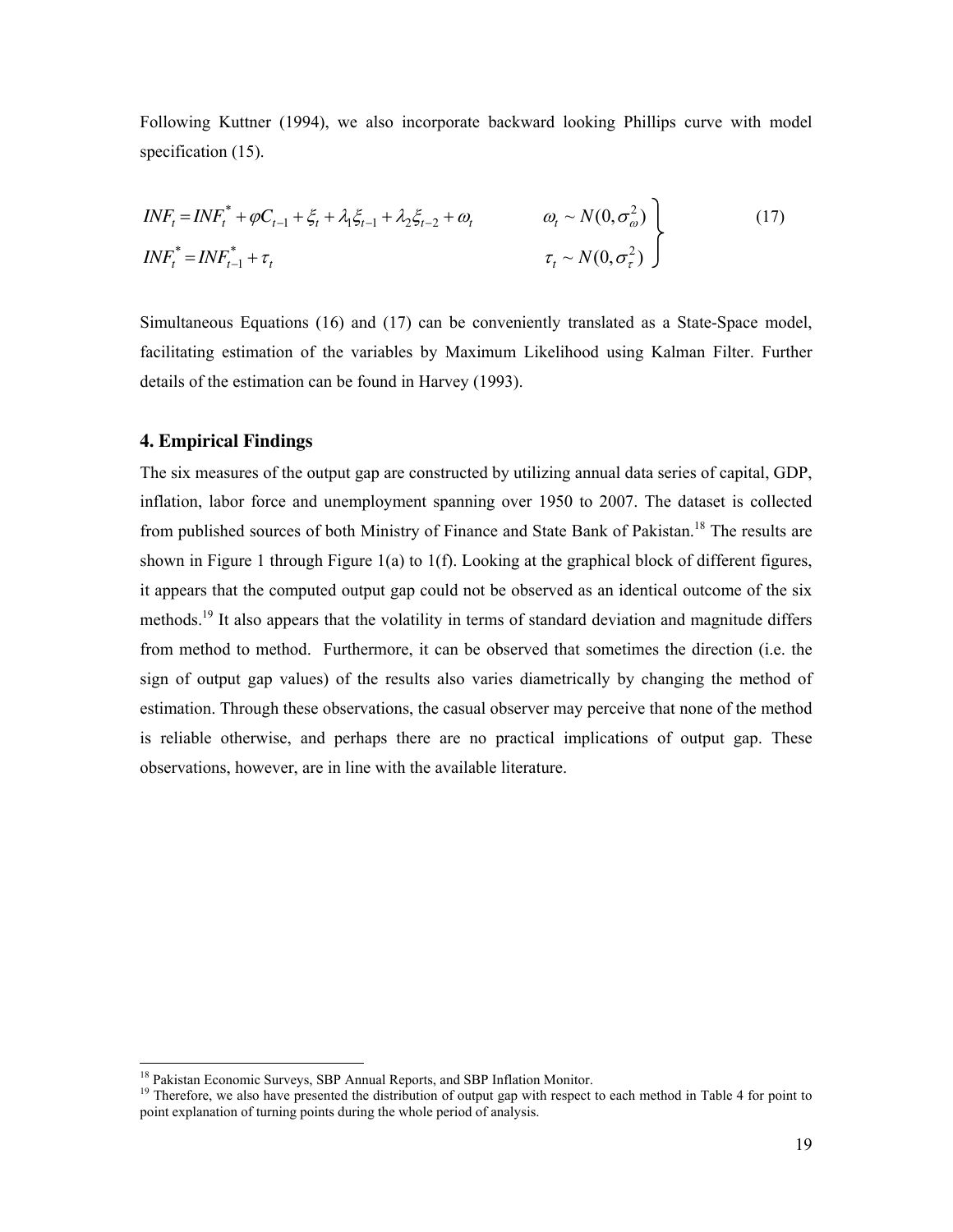



Literature, mentions that the diversification of results of output gap with respect to different methods is not unusual and attributes it to a set of reasons. Among these reasons, it is important to note as pointed out earlier, that the potential output is not directly observable. Therefore, it depends on how it is defined and estimated. The statistical methods are sometimes quite different to the structural methods in their specification and may produce different estimates of the potential output and the output gap. Another reason for this can be limitations of these methods, illustrated under each method respectively in the preceding section.

Despite these justifications of varying results, output gap is still considered as the best measure to gauge the supply/demand pressures in the overall economic analysis from the policy judgment point of view. For this purpose, the methods of estimations (both structural and statistical) have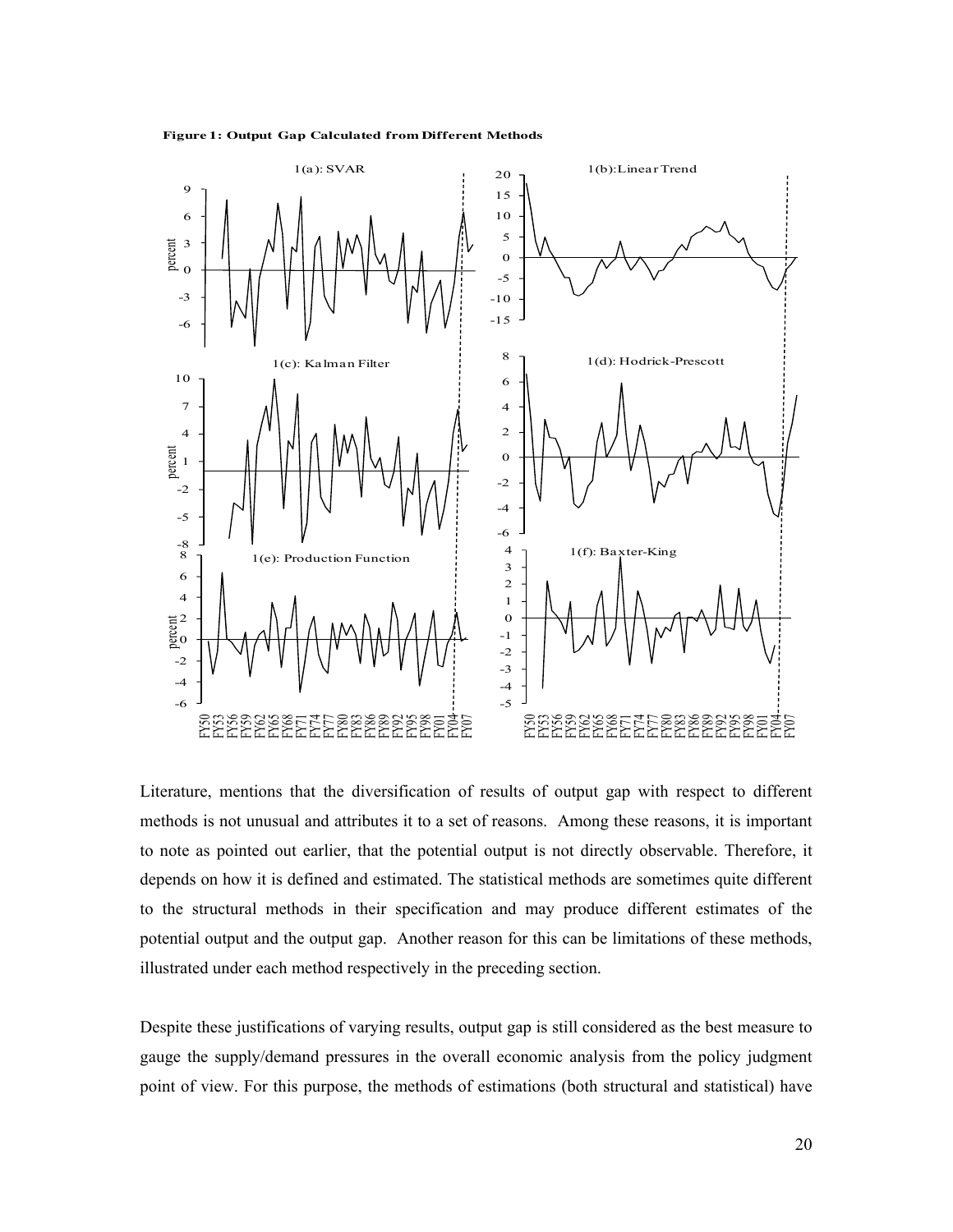been modified by making them either flexible or expanding them to incorporate more information for better judgment of the potential output. Such developments can be observed from the estimates of CBO, International Monetary Fund (IMF), Organization for Economic Cooperation and Development (OECD) and several other central banks over time.<sup>20</sup> Moreover, the controversies relevant to computation of potential output remain at their level at the end of the day.

These curiosities lead this study to estimate all commonly used methods for the estimation of potential output for Pakistan's economy to observe demand/supply pressures over time. Hence we compare the estimates of output gap with each other through the common sample correlation and statistical summary analysis in Table 3. The volatility (standard deviation) is different between the methods, with the SVAR method being the most volatile and the Baxter-King method the least. The magnitude of the volatility also varies between the six methods with the SVAR method having the highest magnitude and Baxter-King method having the least magnitude. Nonetheless, a close look at the graphs shows that the absolute trend of the results presents somewhat identical behavior of movement over the time. Table 4 provides a clear picture of the turning points with reference to each method during analysis. Since the different measures depict different turning points and different degrees of slack in the economy, they also signal the need for substantially different policy responses, both in terms of the timing and magnitude of policy changes. Table 4 helps to recognize the periods of economy with excess or deficient characteristics over the time period of 57 years. $21$ 

|                                | <b>Baxter-</b> | $\sim$ $\sim$ $\sim$ $\sim$<br>Kalman- | Hodrick- | <b>Production</b> |                     |             |
|--------------------------------|----------------|----------------------------------------|----------|-------------------|---------------------|-------------|
|                                | <b>King</b>    | <b>Filter</b>                          | Prescott | function          | <b>Linear Trend</b> | <b>SVAR</b> |
| <b>Correlation Coefficient</b> |                |                                        |          |                   |                     |             |
| Baxter-King                    |                | 0.38                                   | 0.83     | 0.58              | 0.53                | 0.47        |
| Kalman-Filter                  |                |                                        | 0.20     | 0.78              | 0.04                | 0.97        |
| Hodrick-Prescott               |                |                                        |          | 0.42              | 0.70                | 0.32        |
| Production function            |                |                                        |          |                   | 0.25                | 0.83        |
| Linear Trend                   |                |                                        |          |                   |                     | 0.21        |
| <b>SVAR</b>                    |                |                                        |          |                   |                     |             |
| <b>Descriptive Statistics</b>  |                |                                        |          |                   |                     |             |
| Mean                           | $-0.43$        | 0.09                                   | $-0.26$  | $-0.05$           | $-0.41$             | $-1.78$     |
| Median                         | $-0.55$        | 0.11                                   | 0.10     | 0.20              | $-0.55$             | $-2.30$     |
| Maximum                        | 3.60           | 6.50                                   | 5.90     | 6.30              | 8.80                | 8.02        |
| Minimum                        | $-4.10$        | $-7.56$                                | $-4.70$  | $-5.00$           | $-9.30$             | $-11.28$    |
| Std. Dev.                      | 1.39           | 2.50                                   | 2.19     | 2.26              | 4.79                | 4.98        |
| <i><b>Observations</b></i>     | 52             | 52                                     | 52       | 52                | 52                  | 52          |

**Table 3. Different Estimates of Output Gap (summary statistics)** 

 $\overline{a}$ 

<sup>&</sup>lt;sup>20</sup> See Section 2 for references.

<sup>&</sup>lt;sup>21</sup>This is accompanied with Figure 2 which distinguishes the economy between the years of excess capacity and deficient capacity utilization.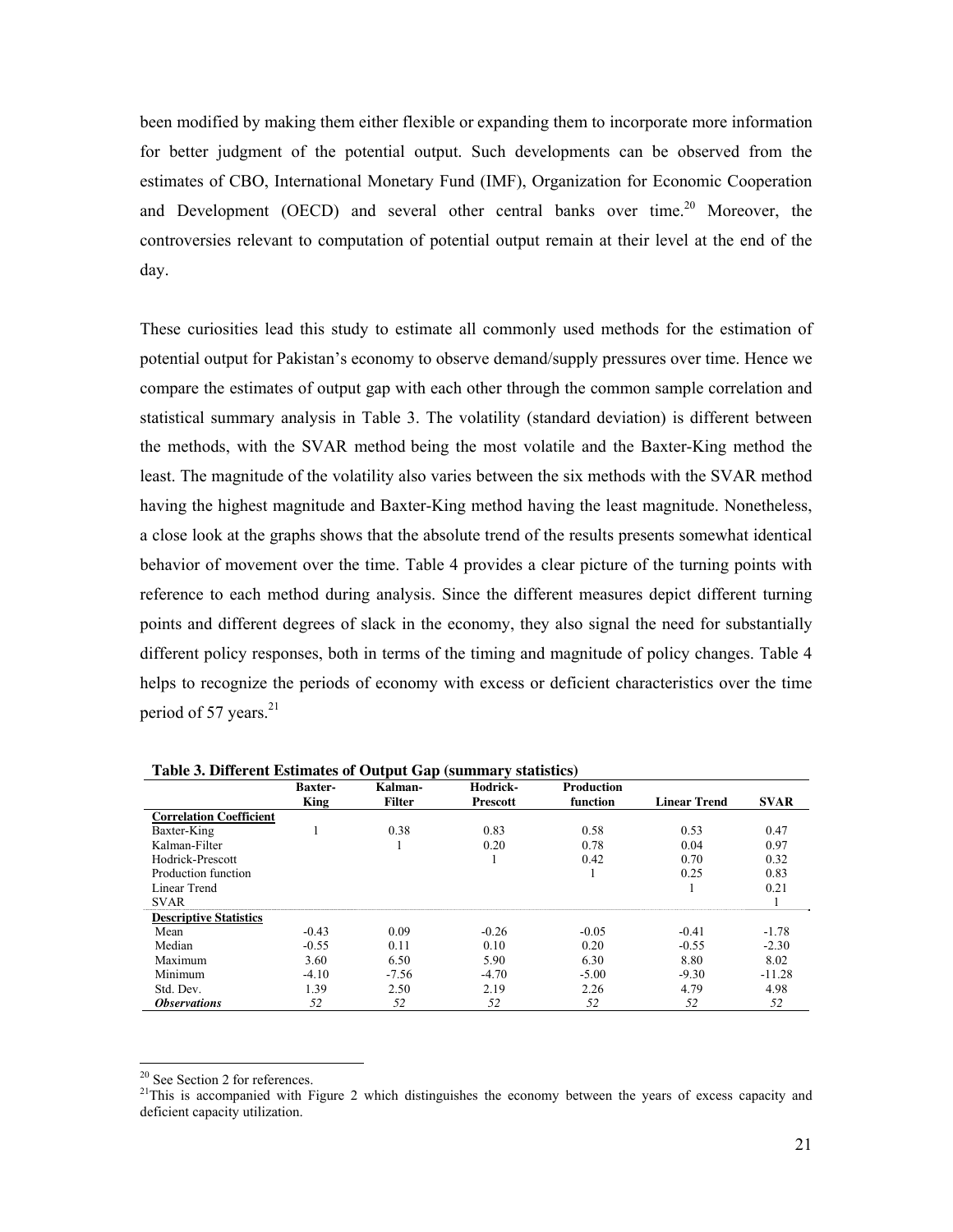|                                      | <b>Years Identified with the Deficient Capacity</b> |                                 |                                                     |                                        |                                           |                            |  |  |  |  |  |
|--------------------------------------|-----------------------------------------------------|---------------------------------|-----------------------------------------------------|----------------------------------------|-------------------------------------------|----------------------------|--|--|--|--|--|
|                                      | <b>FY50-FY59</b>                                    | <b>FY60-FY69</b>                | <b>FY70-FY79</b>                                    | <b>FY80-FY89</b>                       | <b>FY90-FY99</b>                          | <b>FY00-FY07</b>           |  |  |  |  |  |
| <b>Linear Trend</b>                  | <b>FY50-FY55</b>                                    |                                 | FY70                                                | FY82-FY89                              | FY90-FY97                                 |                            |  |  |  |  |  |
| Hodrick-<br><b>Prescott</b>          | FY50, FY51<br>FY54-FY57<br><b>FY59</b>              | FY60-FY64                       | FY70-FY71,<br>FY73-FY75                             | <b>FY83</b><br><b>FY85-FY89</b>        | FY91-FY97                                 | FY05-FY07                  |  |  |  |  |  |
| <b>Baxter-King</b>                   | FY54-FY56. FY59                                     | FY65, FY66                      | FY70, FY74, FY75                                    | FY82, FY83, FY85,<br><b>FY86. FY88</b> | FY92-FY96                                 | <b>FY00</b>                |  |  |  |  |  |
| <b>SVAR</b>                          | FY53, FY54 FY59                                     | FY62-FY66, FY68,<br>FY69        | FY70, FY73, FY74,<br>FY78, FY79                     | FY80-FY83, FY85-<br><b>FY88</b>        | FY91, FY92,<br><b>FY96</b>                | <b>FY04-FY07</b>           |  |  |  |  |  |
| <b>Kalman Filter</b>                 | <b>FY59</b>                                         | FY61-FY66, FY68,<br>FY69        | FY70, FY73, FY74,<br><b>FY78. FY79</b>              | FY80-FY83, FY85-<br><b>FY88</b>        | FY92, FY96                                | FY04-FY07                  |  |  |  |  |  |
| Production<br><b>Function</b>        | FY54, FY55, FY59                                    | FY62, FY63,<br>FY66, FY68, FY69 | FY70, FY73-FY77,<br><b>FY79</b>                     | FY80-FY83, FY85,<br><b>FY86, FY88</b>  | FY91, FY92,<br>FY95, FY96,<br><b>FY99</b> | FY00, FY04,<br>FY05, FY07  |  |  |  |  |  |
| <b>Structural</b><br><b>Methods</b>  | <b>FY59</b>                                         | FY61-FY66,<br><b>FY68, FY69</b> | FY70, FY73, FY74,<br><b>FY78</b>                    | FY80-FY83, FY85,<br><b>FY86, FY88</b>  | FY91, FY92,<br><b>FY96</b>                | FY00, FY04-<br><b>FY07</b> |  |  |  |  |  |
| <b>Statistical</b><br><b>Methods</b> | <b>FY54-FY56</b>                                    | FY66-69                         | FY70, FY71, FY74,<br><b>FY75</b>                    | FY82, FY83, FY85-<br><b>FY89</b>       | <b>FY90-FY97</b>                          | <b>FY06, FY07</b>          |  |  |  |  |  |
| <b>Benchmark</b>                     | <b>FY51, FY54, FY59</b>                             | FY63, FY65,<br>FY66, FY68, FY69 | FY70, FY73, FY74,<br><b>FY78</b>                    | FY80-FY83, FY85-<br><b>FY89</b>        | <b>FY90-FY92,</b><br><b>FY94, FY96</b>    | <b>FY05-FY07</b>           |  |  |  |  |  |
|                                      |                                                     |                                 | <b>Years Identified with the Excess of Capacity</b> |                                        |                                           |                            |  |  |  |  |  |
| <b>Linear Trend</b>                  | FY56-FY59                                           | FY60-FY69                       | FY71-FY79                                           | <b>FY80. FY81</b>                      | FY98, FY99                                | FY00-FY07                  |  |  |  |  |  |
| Hodrick-<br><b>Prescott</b>          | FY52, FY53, FY58                                    | FY65-FY69                       | FY72,<br>FY76-FY79                                  | FY80.<br>FY82-FY84                     | FY90, FY98,<br><b>FY99</b>                | <b>FY00-FY04</b>           |  |  |  |  |  |
| Royter <sub>-</sub> King             | <b>FV57 FV58</b>                                    | <b>FV60-FV64</b>                | FV71-FV73 FV76-                                     | <b>FV80 FV81</b>                       | <b>FV90 FV91</b>                          | <b>FV01-FV04</b>           |  |  |  |  |  |

| Table 4. Identification of Deficient/Excess Capacity (1950-2007) |  |  |
|------------------------------------------------------------------|--|--|
|------------------------------------------------------------------|--|--|

|                                      | <b>Years Identified with the Excess of Capacity</b> |                                 |                                        |                                           |                                                  |                           |  |  |  |  |
|--------------------------------------|-----------------------------------------------------|---------------------------------|----------------------------------------|-------------------------------------------|--------------------------------------------------|---------------------------|--|--|--|--|
| <b>Linear Trend</b>                  | FY56-FY59                                           | FY60-FY69                       | FY71-FY79                              | <b>FY80. FY81</b>                         | FY98, FY99                                       | <b>FY00-FY07</b>          |  |  |  |  |
| Hodrick-<br><b>Prescott</b>          | FY52, FY53, FY58                                    | FY65-FY69                       | FY72,<br><b>FY76-FY79</b>              | <b>FY80.</b><br>FY82-FY84                 | FY90, FY98,<br><b>FY99</b>                       | <b>FY00-FY04</b>          |  |  |  |  |
| <b>Baxter-King</b>                   | FY57, FY58                                          | FY60-FY64,<br>FY67-FY69         | FY71-FY73, FY76-<br><b>FY79</b>        | FY80, FY81,<br>FY84, FY87,<br><b>FY89</b> | FY90, FY91,<br>FY95.<br>FY97-FY99                | FY01-FY04                 |  |  |  |  |
| <b>SVAR</b>                          | <b>FY55-FY58</b>                                    | FY60, FY61, FY67                | FY71, FY72, FY75-<br><b>FY77</b>       | FY84, FY89                                | FY90.<br>FY93-FY95,<br>FY97-FY99                 | FY00-03                   |  |  |  |  |
| <b>Kalman Filter</b>                 | <b>FY55-FY58</b>                                    | FY60, FY67                      | FY71, FY72, FY75-<br><b>FY77</b>       | FY84, FY89                                | FY90, FY91,<br>FY93-FY95.<br><b>FY97-FY99</b>    | <b>FY00-FY03</b>          |  |  |  |  |
| <b>Production</b><br><b>Function</b> | FY51-FY53, FY56-<br><b>FY58</b>                     | FY60, FY61,<br>FY64, FY67       | FY71, FY72, FY78                       | FY84, FY87,<br><b>FY89</b>                | FY90, FY93,<br>FY94, FY97,<br><b>FY98</b>        | FY01-FY03,<br><b>FY06</b> |  |  |  |  |
| <b>Structural</b><br><b>Methods</b>  | <b>FY55-FY58</b>                                    | <b>FY60-FY67</b>                | FY71, FY72, FY75-<br><b>FY77. FY79</b> | FY84, FY87,<br><b>FY89</b>                | FY90, FY93-<br><b>FY95, FY97-</b><br><b>FY99</b> | <b>FY01-FY03</b>          |  |  |  |  |
| <b>Statistical</b><br><b>Methods</b> | <b>FY53, FY57-FY59</b>                              | FY60-FY65,<br><b>FY67, FY68</b> | FY72, FY73, FY76-<br><b>FY79</b>       | FY80, FY81,<br><b>FY84</b>                | <b>FY98. FY99</b>                                | <b>FY00-FY05</b>          |  |  |  |  |
| <b>Benchmark</b>                     | FY52, FY53,<br><b>FY55-FY58</b>                     | FY60-FY62,<br>FY64, FY67        | FY71, FY72, FY75-<br><b>FY77, FY79</b> | <b>FY84</b>                               | FYY93, FY95,<br><b>FY97-FY99</b>                 | <b>FY00-FY04</b>          |  |  |  |  |

The correlation coefficient shows how closely the results are associated with each other. The closest correlation appears to be between the linear Trend, HP method and the Baxter-King filter methods. These methods are commonly known as statistical methods. Similarly, we observe the strong correlation among all of the three structural methods. These methods include the SVAR method, Production Function and Kalman filter method. There appears to be two classifications of methods comprising each of the three methods which show reasonable correlation for some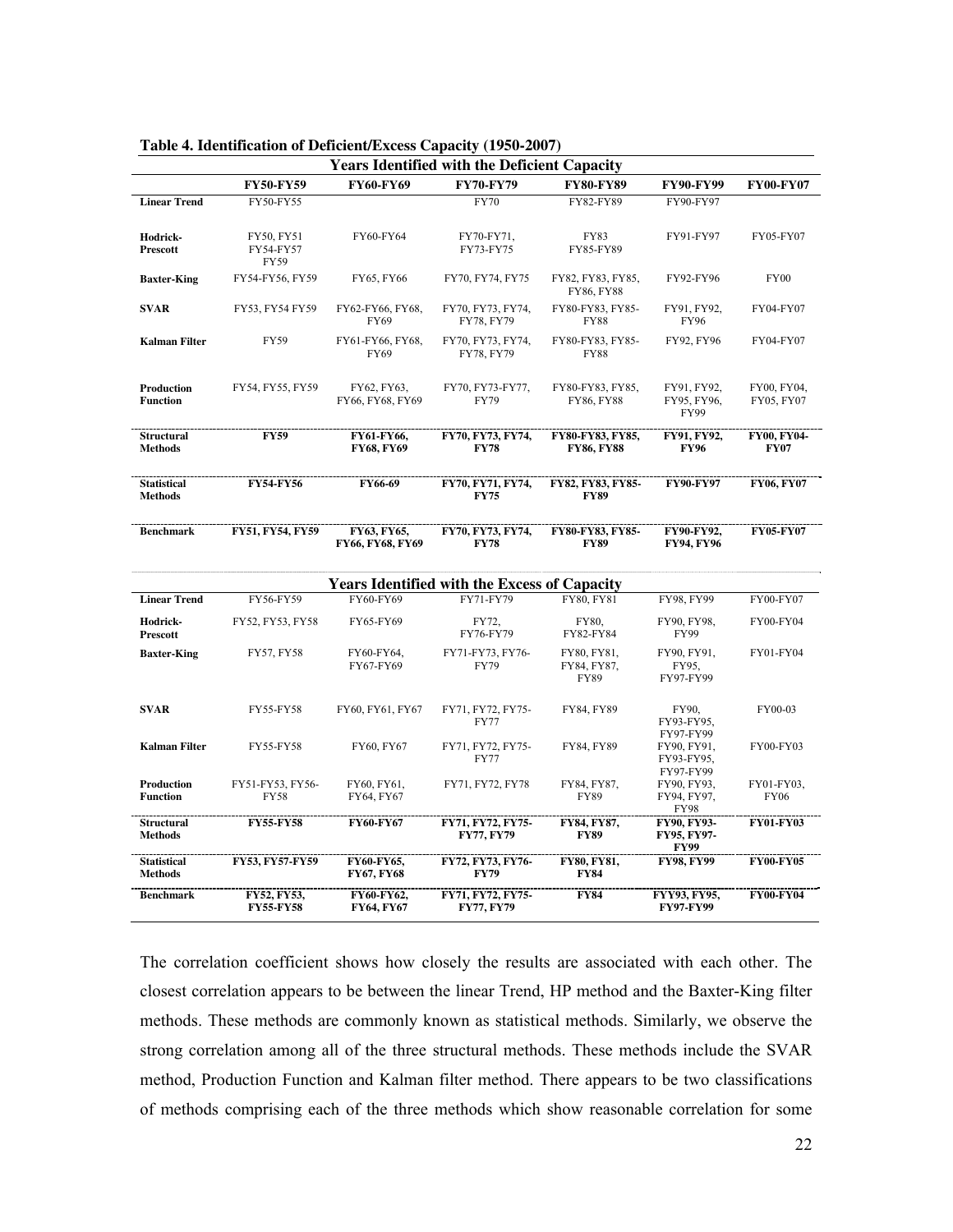meaningful analysis. Therefore, we estimate a composite of output gap for each classification taking into account the statistical and the structural methods and present the results in Figure 2. For composite output gap we adopt simple average methods of calculations. Question arises that: by this approach, have we resolved the problem of authenticity of output gap for its practical implication for economic analysis? Certainly, it needs more justification or investigation for some satisfactory answer to this question. For this purpose, we compare the degree of association between these two broader and independent categories of composite output gap with each other. Therefore, we compute correlation coefficient between statistical and structural methods with their corresponding composite output gaps. We observe that the independent coefficient of correlation between these two composite output gaps is substantially low at only 27 percent.

In the next step we estimate another composite output gap which can be called as the benchmark output gap of the above six methods (Figure 2). The benchmark output gap is computed by the simple average of the six different methods by bringing each method on the same scale without disturbing their dimensions. This method is adopted to avoid the biasedness of the benchmark output gap towards any of the extreme values of any of the method. This output gap should be representative of all the six methods in terms of its characteristics. Thus we compare the benchmark output gap with the recently estimated two different composites of output gaps. We estimate a coefficient of correlation between the benchmark output gap and composite of statistical and structural output gaps.<sup>22</sup> The benchmark output gap shows higher degree of correlation with both structural and statistical methods. It is 87 percent with structural and almost 71 percent with the statistical composite output gap. This implies that different estimates of potential output have in one way or the other some similarities in their statistical behavior. After distinguishing this sense of association among these identified methods, we also find some other statistical similarities among all of these estimates of different output gaps.<sup>23</sup> Thus we deduce that this benchmark output gap may be utilized to identify demand/supply pressures in the Pakistan economy.

 $\overline{a}$ 

 $22$  Appendix provides a historical picture of percent annual growth of GDP and Potential GDP along with the benchmark output gap.

 $23$  For instance, the mean value extracted from each of the method is with the negative sign except the one with the Kalman filetr. It implies that except this method all other techniques can be placed in one cohort for analysis. It is also noted from the descriptive statistics that the minimum values are negative but with the positive standard deviations. It should also be noted that the *sign* (-, +) with the output gap distinguishes between supply/demand pressures and the magnitude tells about the severity of the pressure.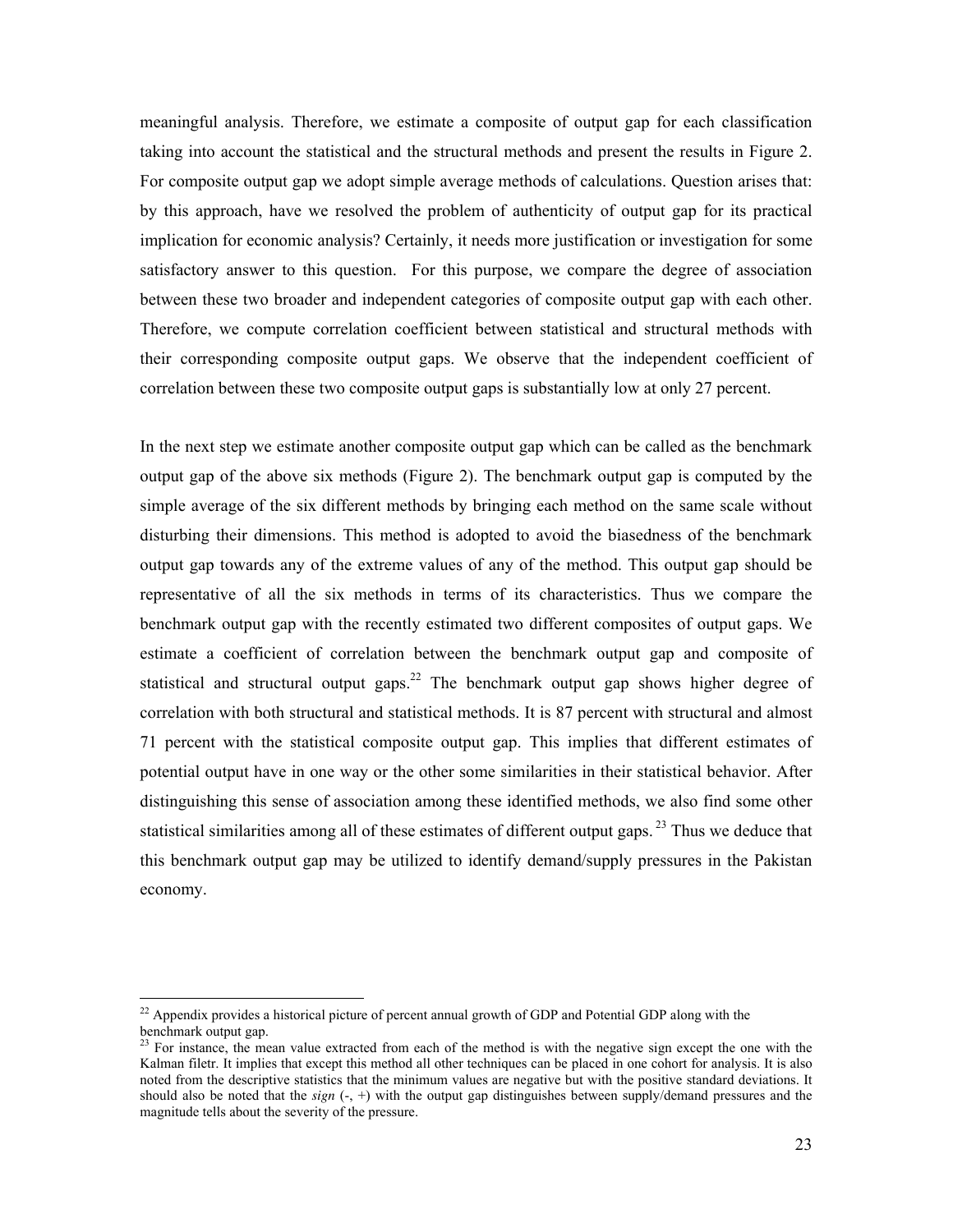The benchmark output gap has shown a cyclical pattern of excess/deficient scenarios over time. It has depicted six different cycles of excess supply following demand pressures during time period of 58 years of the analysis. The period of FY55-FY64 can be labeled as with the excess capacity except FY63. Moreover, it turned around and depicted some frequent fluctuations of demand/supply pressures during FY65-FY74 and the demand pressure was observed dominating during this time. Unlike this observation the next cycle appears with the supply pressures and persisted in the second half of 1970s. Going ahead, in the decade of 1980s, the benchmark output gap reflects supply pressures throughout the decade except for FY84. In the decade of 90s we observe that the supply pressures were dominating in its later half as compared to demand pressures observed at the start of this decade. The supply pressures continued even in the 2000s, till FY04. Unlike the historical pattern the output gap started rising, which points to building of demand pressures in the economy since FY04 till FY07. The benchmark output gap has revealed one thing interesting and it is the shrinking of supply rise with the frequent appearance of demand pressures as evidenced since FY97 to FY07.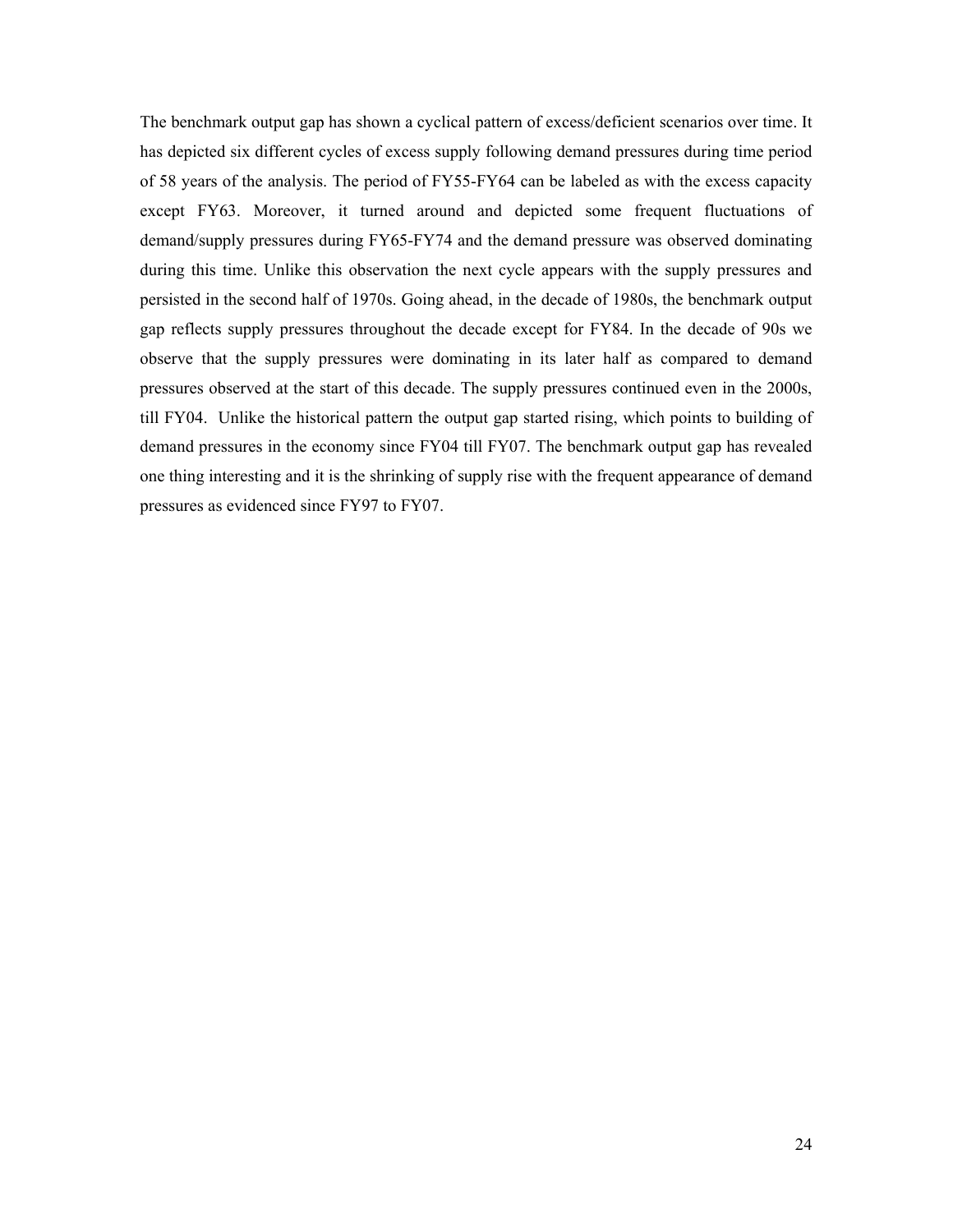

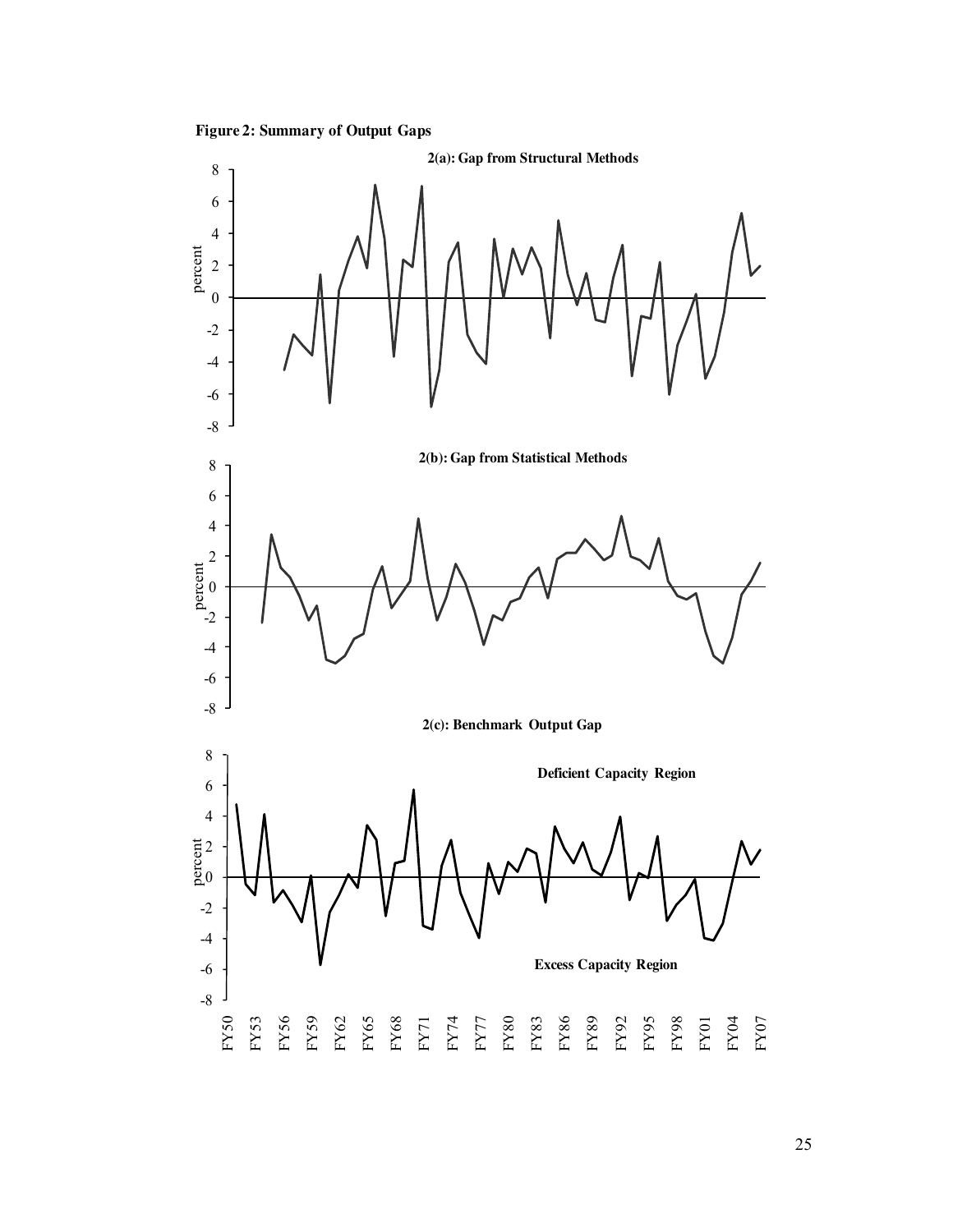As a supplementary note to estimating output gap, we compute temporal cross correlation between inflation and output gap measures. The individual output gap measures, however, portray a relatively complex scenario by showing large variation in the degree of correlation across each other during this sample range. But as shown in Table 5, all the composites of output gap measures do reflect a degree of correlation between inflation and output gap during the sample range of 1973-07. Correlation coefficient with the negative/positive sign distinguish between supply/demand pressures in the economy. The high degree of correlation also implies that the movement of output gap may assist in the prediction of inflation pressures in the economy. For example the movement of output gap towards zero may demonstrate the signaling of stability in inflation rate. The positive increasing output gap indicates forthcoming inflationary pressures. In other words, the evidence of demand pressures indicates the inflationary pressures in the economy. Therefore, all of the composite output gap measures depict demand pressures as a source of rising inflation during 1973-2007. A common benchmark of structural and statistical output gap measure has shown highest degree of correlation with inflation during 2001- 07.

|                              | 1951-60 | 1961-70 | 1971-80 | 1981-90 | 1991-00 | 2001-07 | 1973-07 |
|------------------------------|---------|---------|---------|---------|---------|---------|---------|
| Linear Trend                 | $-0.53$ | 0.34    | 0.46    | $-0.77$ | $-0.53$ | $-0.77$ | $-0.40$ |
| HP Filter                    | $-0.64$ | 0.29    | 0.55    | 0.36    | 0.67    | 0.62    | 0.55    |
| <b>BP</b> Filter             | $-0.55$ | 0.04    | 0.74    | 0.39    | 0.23    | 0.97    | 0.58    |
| <b>SVAR</b>                  | 0.04    | $-0.28$ | 0.27    | $-0.02$ | 0.04    | 0.74    | 0.26    |
| Kalman Filter                | $-0.26$ | $-0.48$ | 0.25    | 0.30    | 0.65    | 0.59    | 0.45    |
| <b>Production Function</b>   | $-0.14$ | $-0.29$ | 0.35    | 0.62    | 0.51    | $-0.34$ | 0.28    |
| <b>Statistical Composite</b> | $-0.37$ | $-0.37$ | 0.28    | 0.92    | 0.92    | 0.97    | 0.77    |
| <b>Structural Composite</b>  | $-0.33$ | $-0.07$ | 0.46    | 0.85    | 0.95    | 0.92    | 0.80    |
| Benchmark                    | $-0.39$ | 0.27    | 0.60    | 0.57    | 0.81    | 0.84    | 0.70    |

**Table 5. Temporal Correlation Between Inflation and Output Gap Measures (decade wise 1950-2007)**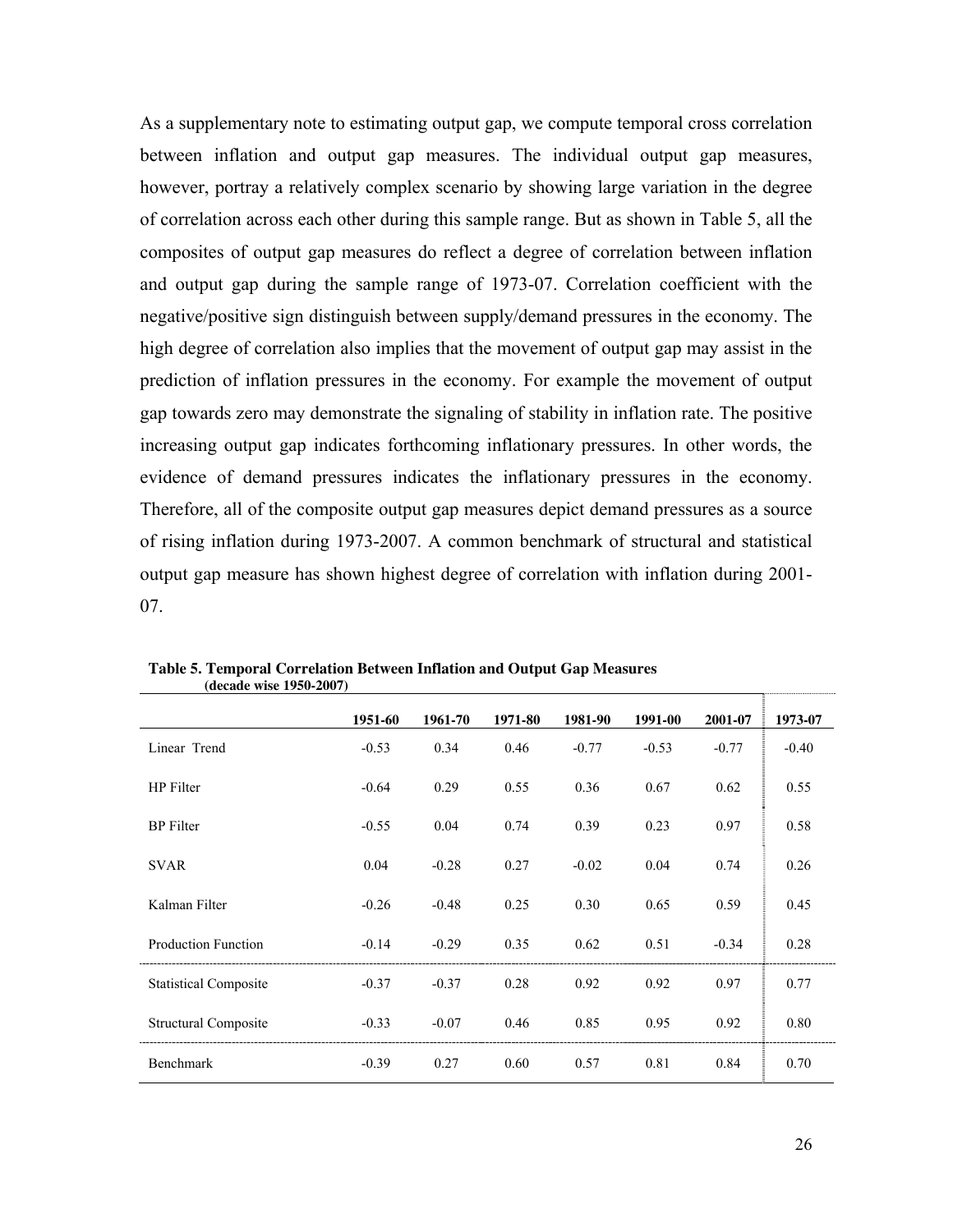#### **5. Concluding Remarks**

This paper reviewed six commonly used methods and attempted to estimate potential output and output gap for Pakistan economy. These methods categorized as statistical and structural estimation techniques, include linear time trends, Hodrick-Prescott filters, Band-Pass filter, Production Function, the Structural Vector Autoregressive, and Unobserved Component methods. The performance of these methods has been discussed critically in terms of its limitations and advantages as well.

The results suggest that measures of output gap produced different outcomes that are not identical to each other. But there has been some association among the results achieved from these methods. In addition a high degree of correlation was observed within the statistical and structural methods. Therefore, all of the six methods were divided into the classification of statistical and structural to measure the composite output gaps for each group. We observed a low degree of correlation between these two composite output gaps. Therefore, a benchmark output gap has been calculated by combining the outcome of each method. Interestingly, the benchmark output gap observes reasonable coefficient of correlation with both composites output gaps of statistical and structural methods. The benchmark output gap demonstrates a cyclical episode of demand pressure followed by excess supply, implying different degree of slack in the economy over a time period. In the recent past, since FY05, it has been observed that the demand pressures are overriding in Pakistan economy. As a part of these concluding remarks, a high degree of temporal cross correlation has been observed between inflation and the composite measures of output gap. Furthermore, a common composite of structural and statistical output gap measure has shown highest degree of correlation with inflation during 2001-07.

As observed, the results propose a considerable caution when constructing output gaps and using them for policy analysis in developing countries such as Pakistan.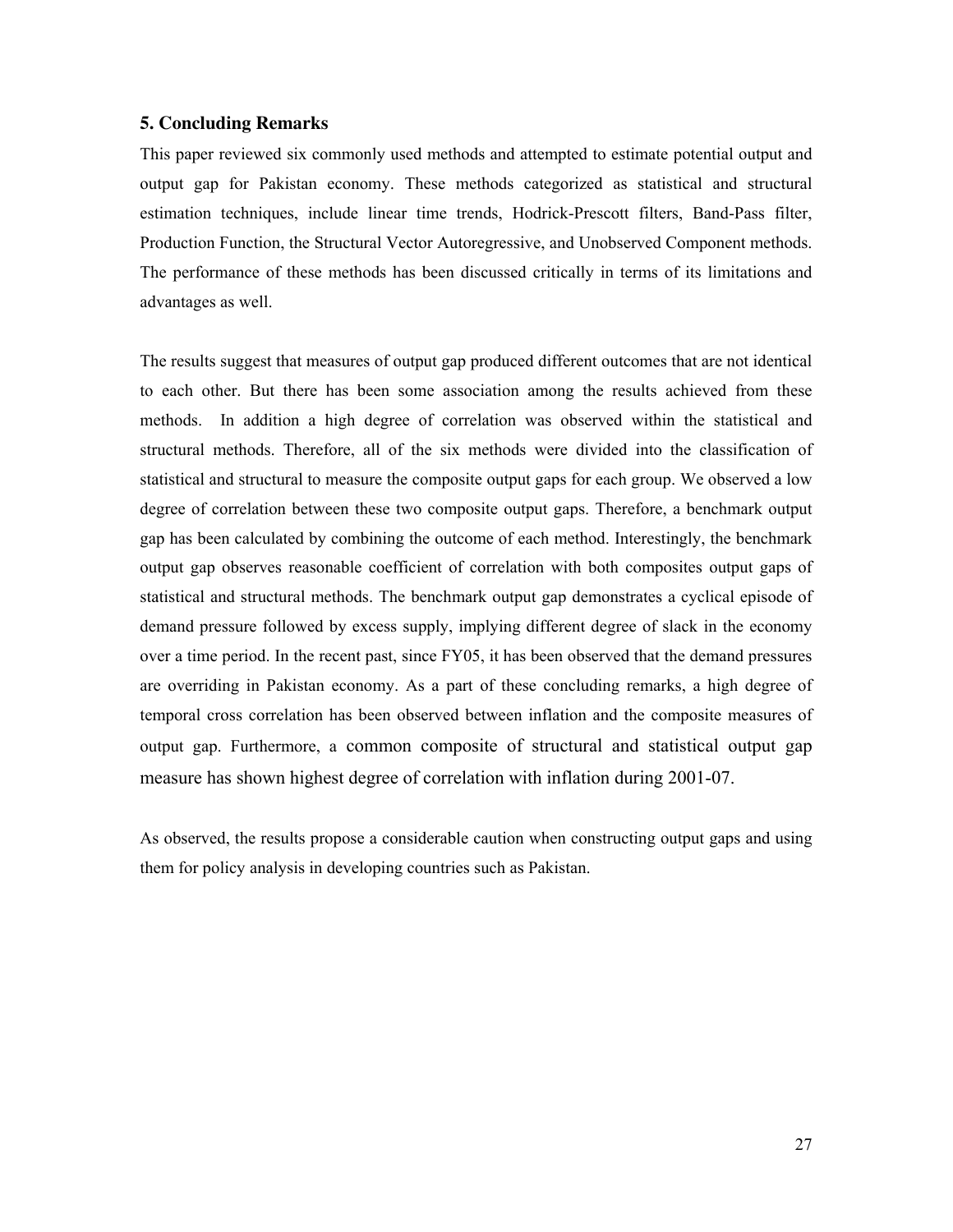#### **References**

- Adams and David T. Coe (1990). *A System Approach to Estimating the Natural Rate of Unemployment and Potential Output for the United States* IMF Working Paper No. 2. Washington, D.C.: IMF
- Artus, Jacques R. (1977). *Measures of Potential Output in Manufacturing for Eight Industrial Countries, 1955-78.* IMF Staff Papers, Vol. 24. Washington, D.C.: IMF
- Bank of Japan (2003). "The Output Gap and the Potential Growth Rate: Issues and Applications as an Indicator for the Pressure on Price Change". Bank of Japan, *Quarterly Bulletin.*
- Barbosa-Filho, H. N. (2005). *Estimating Potential Output: A Survey of the Alternative Methods and their Applications to Brazil*. Macroeconomics 0503003. Institute of Economics, University of Rio de Janeiro.
- Baxter M., R.G. King (1995). *Measuring business cycles: approximate band-pass filters for economic series.* NBER Working paper No.5022. Massachusetts: NBER
- Beveridge S. and C.R. Nelson (1981). "A new approach to the decomposition of economic time series into permanent and transient components with particular attention to measurement of the business cycle", *Journal of Monetary Economics*, 7: 151-174
- Blanchard O. J. and D. Quah (1989). "The dynamic effect of aggregate demand and supply disturbances", *American Economic Review*, 79(4): 655-673
- Bjørnland, H.C., L. Brubakk and A.S. Jore (2005). "Measuring the Output Gap in Norway an Assessment". Norges Bank, *Economic Bulletin*, Vol. LXXVI, No. 2.
- Bjørnland, H. C., L. Brubakk and A. S. Jore (2006), Forecasting *inflation with an uncertain output gap.* Memorandum No. 11, Oslo: Department of Economics, University of Oslo.
- Butler, L. (1996). *A semi-structural method to estimate potential output: combining economic theory with a time-series filter.* Technical Report No.77. Canada: The Bank of Canada.
- Cayen, J-P. and S. van Norden (2005). *The Reliability of Canadian Output Gap Estimates.* Discussion Paper No 29. Deutsche Bundesbank
- Cerra, V. and S.C. Saxena (2000). *Alternative Methods of Estimating Potential Output and the Output Gap: An Application to Sweden.* IMF Working Paper No. 00/59. Washington D.C.: IMF
- Changy, O. M. Lemoine and F. Pelgrin (2003). *An assessment of multivariate output gap estimates in the Euro area.* Eurostat report, Project "Short term indicators for the Euro zone". Luxemburg: European Communities.
- Clark, P. K. (1987). "The Cyclical Components of US Economic Activity", *Quarterly Journal of Economics* 102(4): 797-814
- Congressional Budget Office (CBO). (1995). *CBO´s Method for Estimating Potential Output*. CBO Memorandum, Washington D.C.: CBO
- Cotis, J.P., J. Elmeskov and A. Mourgane (2003). *Estimates of potential output: benefits and pitfalls from a policy perspective.* OECD paper presented at the CEPR conference on "Dating the euro area business cycle". [http://www.oecd.org/dataoecd/60/12/23527966.pdf].
- Conway, P. and B. Hunt (1997). *Estimating potential output: a semi-structural approach.*, Working Paper D97/9. New Zealand: Reserve Bank of New Zealand.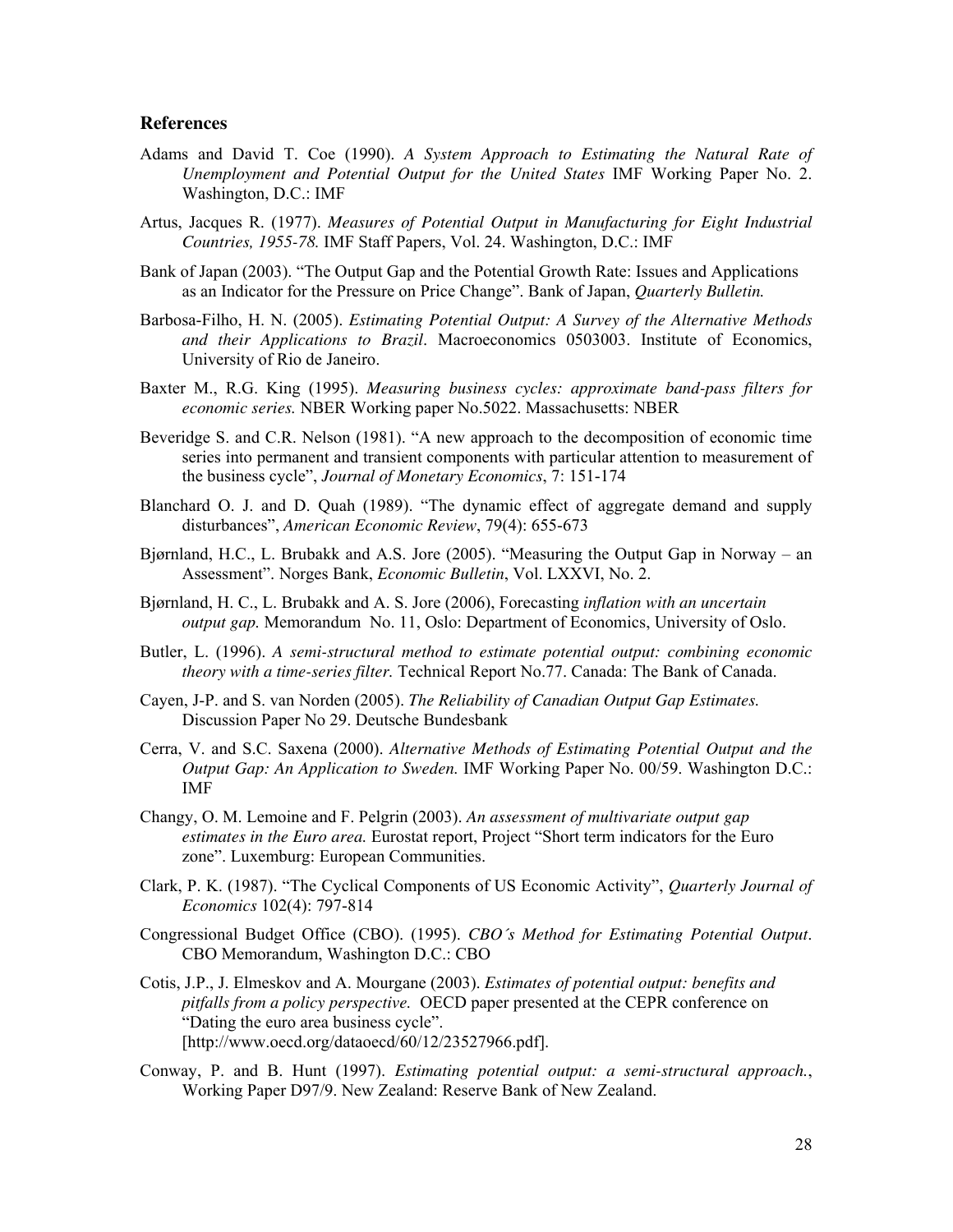- Cesaroni, T. (2007). *Estimating Potential Output using Business Survey data in a SVAR Framework*. Paper presented at Workshop on "Macroeconomic Forecasting, Analysis and Policy with Data Revision". [http://www.cirano.qc.ca/fin/RealtimeData/2007/Cesaroni.pdf]
- Denis, C., McMorrow, K. and Roger, W. (2002). *Production Function Approach to Calculating Potential Growth and Output Gaps - Estimates for the EU Member States and the US.*  Economic Papers, No.176. European Commission: Brussels.
- De Masi, P.R. (1997). "*IMF Estimates of Potential Output: Theory and Practice*", IMF Working Paper No. 97/177. Washington D.C.: IMF
- de Brouwer, G. (1998). *Estimating Output Gaps.* Research Discussion Paper No. 9809. Australia: Reserve Bank of Australia.
- Dupasquier C., A. Guay, P. St-Amant (1997). A survey of alternative methodologies for estimating potential output and the output gap, *Journal of Macroeconomics* 21:577-595
- Dupasquier, C., A. Guay and P. St-Amant (1999). "A survey of alternative methodologies for estimating potential output and the output gap", *Journal of Macroeconomics* 21(3): 557- 595.
- Evans, G. and L. Reichlin (1994). "Information, Forecasts, and Measurement of the Business Cycle."*Journal of Monetary Economics,* 33: 233-54.
- Faust, J. and E.M. Leeper (1997). "When Do Long-Run Identifying Restrictions Give Reliable Results?" *Journal of Business and Economic Statistics*, 15: 345-353.
- Filho, Tito Nícias Teixeira da Silva (2002). *Estimating Brazillian Potential Output: A Production Function Approach*. Working Paper Series No. 17. Brasilia: BANCO CENTRAL DO BRASIL.
- Frøyland, E. and R. Nymoen (2000). "Output gap in the Norwegian economy different methodologies, same result?" *Economic Bulletin* 2/00: 46-52.
- Gali, J. and P. Rabanal (2004). "*Technology shocks and aggregate fluctuations: How well does the RBC model fit postwar U.S. data?"* NBER Working Paper No. 10636. Massachusetts: NBER
- Gradzewicz M. and M. Kolasa (2005). "Estimating the output gap in the Polish economy: VECM approach" *IFC Bulletin,* 20: 24-41
- Gosselin, M.-A. and R. Lalonde. (2002). *An Eclectic Approach to Estimating U.S. Potential GDP.* Working Paper No. 36. Canada: Bank of Canada.
- Giorno, C., P. Richardson, D. Roseveare, and P. van den Noord (1995). "Potential Output, Output Gaps and Structural Budget Balances". *OECD Economic Studies*, No. 24, 1995/I.
- Gounder K. and Steven M. (2000). *Measures of Potential Output in Fiji*., Working Paper 2000/06. Fiji: Reserve Bank of Fiji.
- Hamilton, J. D. (1994). *Time Series Analysis*. Princeton: Princeton University Press.
- Hodrick, R. and E.C. Prescott (1997). "Post-War US Business Cycles: An Empirical Investigation". *Journal of Money, Credit and Banking*, 29: 1-16.
- Harvey, A.C and A. Jaeger (1993). "Detrending, Stylized Facts and the Business Cycle", *Journal of Applied Econometrics*, 8 (3): 231-47.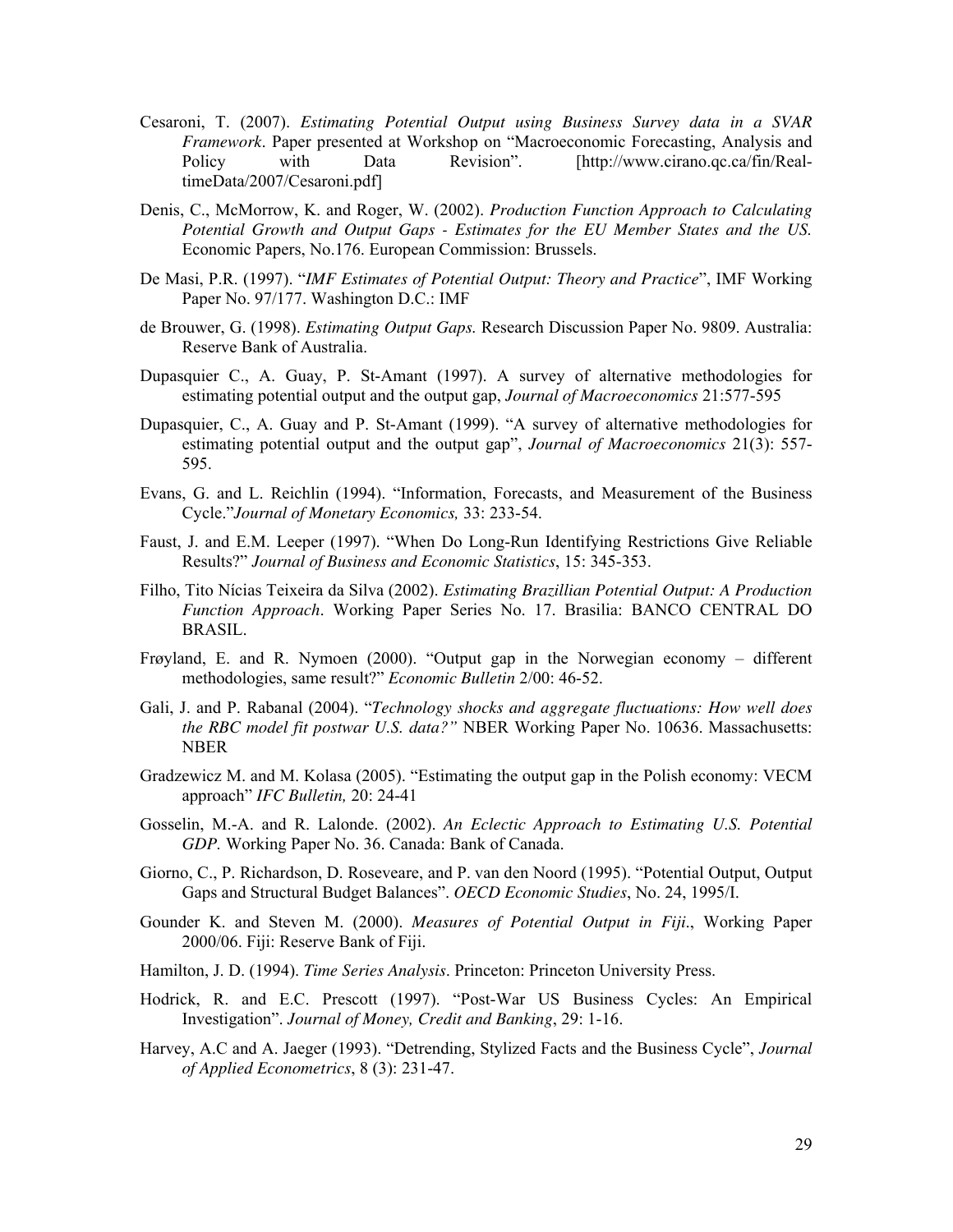- Harvey, A.C. (1985). "Trend and cycles in Macroeconmic Time Series", *Journal of Business and Economic Statistics,* 3: 216-27
- Khan, S. U. (2006). "Macro Determinants of Total Factor Productivity in Pakistan" *SBP Research Bulletin*, 2 (2): 384-401
- Kichian, M. (1999). *Measuring potential output with a state space framework.* Working Paper 99/9. Canada: Bank of Canada.
- King, R. G. et al. (1991). "Stochastic Trends and Economic Fluctuations."*American Economic Review* 8: 819-40.
- Kuttner, K.N. (1994). "Estimating potential output as a Latent variable", *Journal of Business and Economic Statistics*, 12 (3): 361-68.
- Laxton D., R. Tetlow (1992). *A Simple Multivariate Filter for the Measurement of Potential Output.* Technical Report No. 59. Canada: Bank of Canada.
- Menashe, Y. and Y. Yakhin (2004). "Mind the Gap: Structural and Nonstructural Approaches to Estimating Israel's Output Gap". *Israel Economic Review* 2 (2).
- Njuguna E. A., S. N. Karingi, and M. S. Kimenyi (2005). *Measuring Potential Output and Output Gap and Macroeconomic Policy: The Case of Kenya.* Working Paper No. 45. University of Connecticut: Department of Economics.
- Nelson, C. R. and C. Plosser. (1982). "Trends and Random Walks in Macroeconomic Time Series."*Journal of Monetary Economics* 10: 139-67.
- Pagan, A. (2003). *Three Views of the Business Cycle and their Implications.* Mimeo. Australian National University and University of New South Wales.
- Rennison A. (2003). *Comparing Alternative Output-Gap Estimators: A Monte Carlo Approach.*, Working Paper No 8. Canada: Bank of Canada.
- Scacciavillani, F. and P. Swagel (1999). *Measures of Potential Output: An Application to Israel.* IMF Working Paper No. 99/96. Washington D.C.: IMF
- Staiger, D., J.H. Stock, and M.W. Watson. (1997). "The NAIRU, Unemployment and Monetary Policy." *Journal of Economic Perspectives* 11(1): 33–49.
- Vineet, V. (2004) *Estimating Output Gap for the Indian Economy: Comparing Results from Unobserved-Components Models and the Hodrick-Prescott Filter*. IIMA Working Paper No. 2004-04-02. Research and Publication Department, Indian Institute of Management Ahmedabad: India.
- Watson, M. W. (1986). "Univariate Detrending Methods with Stochastic Trends."*Journal of Monetary Economics*. 18: 49-75.